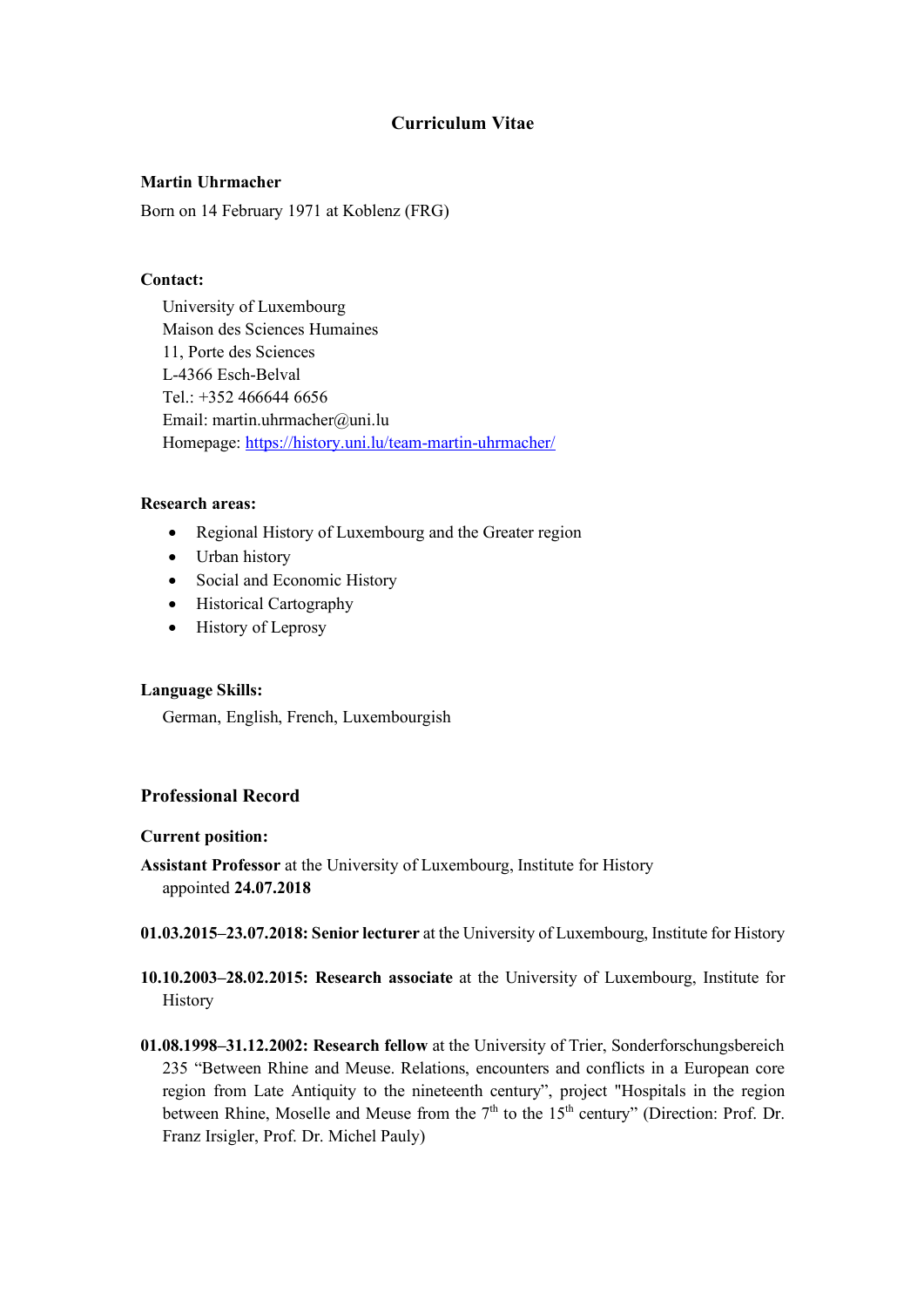**01.08.1998–31.12.1999: Research fellow** at the University of Trier, project "Historical Atlas of the Rhineland" (Direction: Prof. Dr. Franz Irsigler, Dr. Rudolf Straßer)

#### **Academic Record**

- **2014**: **Right to award doctorates** (Autorisation à diriger des recherche/Direction de thèse) granted by the Faculty Council of the Faculty of Language and Literature, Humanities, Arts and Education, **University of Luxembourg**.
- **2007: Dr. phil.**, **University of Trier**, *summa cum laude*. "Lepra und Leprosorien im rheinischen Raum vom 12. bis zum 18. Jahrhundert" (Leprosy and Leper houses in the Rhineland from the 12th to the 18th century).
- **1998: Magister Artium** in History, Archaeology and Ancient History, **University of Trier**, "mit Auszeichnung" ("with Distinction").
- **1992–1996: Participant in archaeological excavation internships** in Italy, organised by the **Britisch School at Rome** and the **Institute of World Archaeology**, based at the **University of East Anglia**: the roman and medieval site of San Martino, the medieval abbey of San Vincenzo al Volturno and the island of Elba.
- **1991–1998: Studies** in History, Regional History, Archaeology and Ancient History at the **University of Trier** (FRG).

### **Award / Grant**

- **2011: Publication grant** for the PhD Thesis "Lepra und Leprosorien im rheinischen Raum vom 12. bis 18. Jahrhundert" by the Fonds National de la Recherche Luxembourg,  $FNR/11/AM4/27$  (4.000 €).
- **2006: "Hans-Richard-Winz-Preis",** assigned by the "Gesellschaft für Leprakunde e.V., Münster, FRG (2000 $\epsilon$ ).

#### **Memberships**

- **Centre Luxembourgeois de Documentation et d'Études Médiévales**, CLUDEM (Board Member, Treasurer), http://www.cludem.lu – since 2007.
- **Institut Grand-Ducal de Luxembourg**, Section historique (Corresponding Member), http://www.igd-sh.lu – since 2007.
- **International Commission for the History of Towns**, (Member of the Atlas Working Group), https://www.historiaurbium.org – since 2016.
- **Gesellschaft für Leprakunde** e.V. (Member of the Scientific Advisory Council), https://www.lepramuseum.de/gesellschaft-für-leprakunde-e-v/ – since 2007.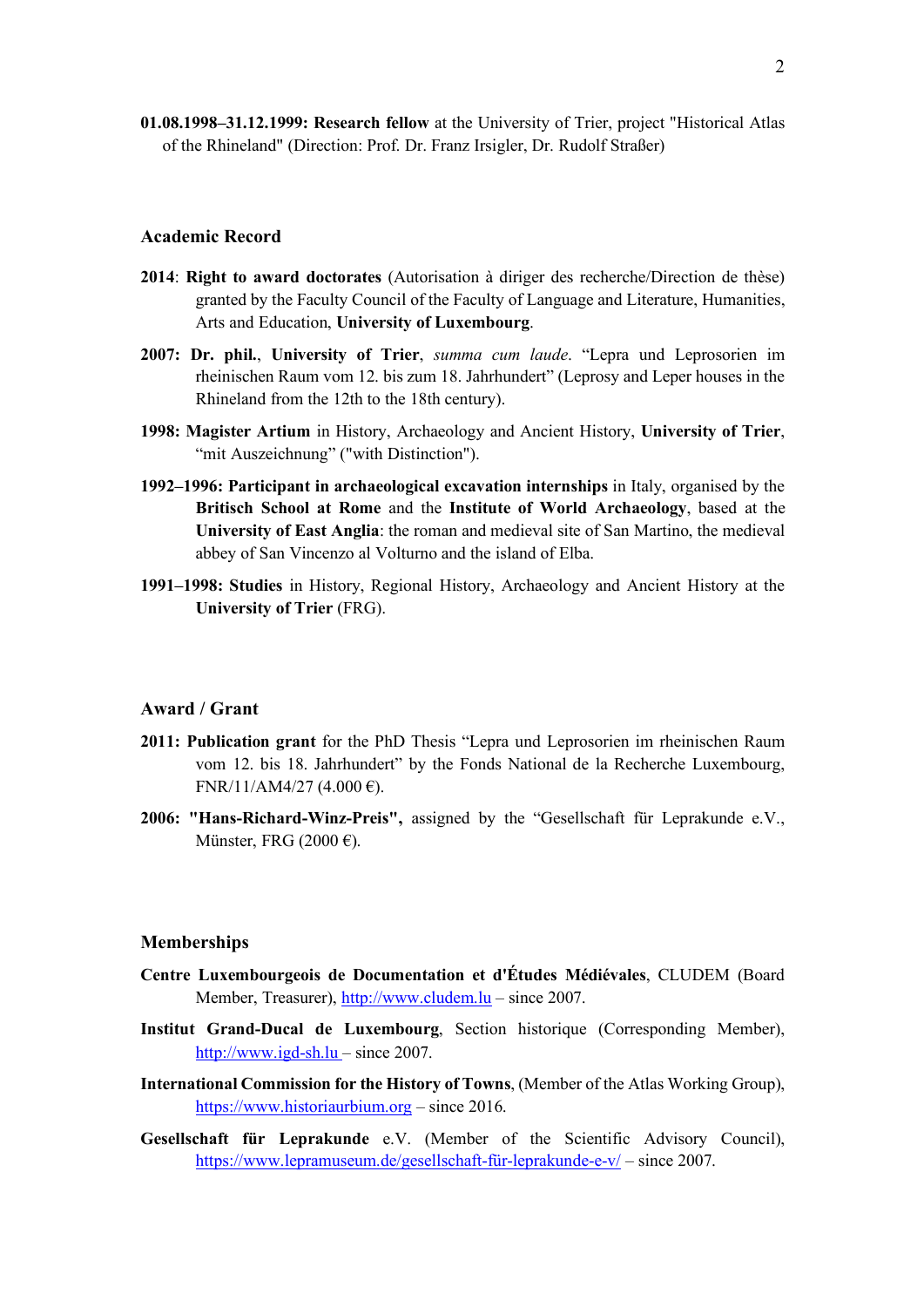**Kommission für Saarländische Landesgeschichte und Volksforschung** e. V. (Elected Member), https://www.saarland.de/126365.htm – since 2012.

**Verein für geschichtliche Landeskunde der Rheinlande** (University of Bonn) - since 2001.

**Institut für Geschichtliche Landeskunde** an der Universität Mainz e.V. - since 2001.

**Historia Leprosorum** (International Network for the History of Leprosy) - since 2000.

**Association luxembourgeoise des enseignants d'histoire** (ALEH) - since 2004.

**Deutsche Burgenvereinigung** e.V. since 1995.

### **Research Projects**

#### **Acquired funding:**

#### **Histoire des villes luxembourgeoises X, prolongation (2019-2021)**

- Further elaboration of the **digital and interactive historical atlas** of the city of Luxembourg (**Luxatlas.lu**)
- VILLUX10, **441.000 €** (Internal Research Project R-AGR-0750-00 plus third-party funding from the City of Luxembourg) – including one Research associate

**External partners**: Institute for Comparative Urban History at the University of Münster, International Commission for the History of Towns

http://villux.uni.lu

**Histoire des villes luxembourgeoises X (2016-2019)**, which consists of two parts:

- a) **A digital and interactive historical atlas** of the city of Luxembourg.
- b) **The edition of the medieval account books** of the city of Luxembourg.
- VILLUX10, **739.000 €** (Internal Research Project R-AGR-0750-00 plus third-party funding from the City of Luxembourg) – including funding for one PhD and one Research associate
- **External partners**: Institute for Comparative Urban History at the University of Münster, International Commission for the History of Towns, Trier Center for Digital Humanities: Kompetenzzentrum für elektronische Erschließungs- und Publikationsverfahren in den Geisteswissenschaften, University Trier

http://villux.uni.lu

**Histoire des villes luxembourgeoises IX (2013-2016)**, consisting of two parts:

a) **The edition of the medieval account books** of the city of Luxembourg.

b) **Analysis of historical maps and plans** of the city of Luxembourg.

VILLUX9, **86.339 €** (Internal Research Project – F3R-IPS-PUL-13VIL9)

**Histoire des villes luxembourgeoises VIII (2010-2013)**, consisting of two parts:

a) **The edition of the medieval account books** of the city of Luxembourg.

b) **Analysis of urban-hinterland relations** of the city of Luxembourg.

VILLUX8, **62.642 €** (Internal Research Project – F3R-IPS-PUL-13VIL9)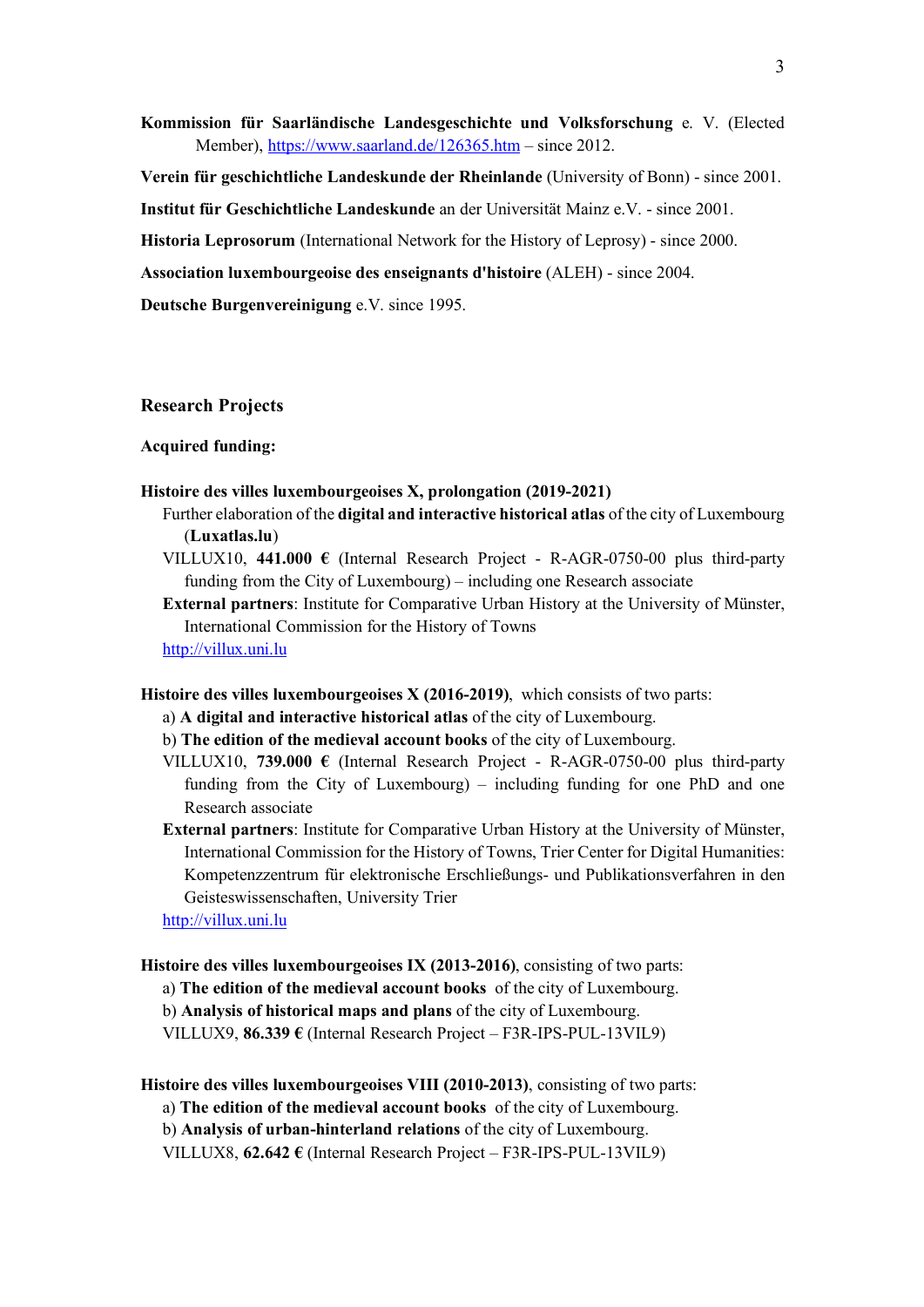#### **Participation in other research projects:**

- **Member of the research project Lothar9** (Etude de la Lotharingie médiévale IX, Internal Research Project - F3R-IPS-PUL-13LOIX), 2013-2016.
- **Member of the research project Lothar8** (Etude de la Lotharingie médiévale VIII, Internal Research Project - F3R-IPS-PUL-10LOTH), 2010-2012.
- **Member of the research project Lothar7** (Etude de la Lotharingie médiévale VII, Internal Research Project - F3R-IPS-PUL-07LOT7), 2007-2009.

### **Museum Work:**

- **Installation of the digital and interactive historical atlas** of the city of Luxembourg on a stationary touchscreen monitor in the "Tech Lounge" of the Lëtzebuerg City Museum.
- **Historical consultancy** of the permanent exhibition on the history of Luxembourg in the "Musée Dräi Eechelen – forteresse, histoire, identités" in Luxembourg, precisely: Creation of a series of maps of Luxembourgish history from 1363 to 1866.

#### **PhD supervision**

**Member of the Doctoral Training Unit** "Digital History and Hermeneutics", Scientific Board (https://dhh.uni.lu)

#### **As main supervisor**

- **Floor Koeleman**: "Visualizing Visions: Re-viewing the genre of 17th century *constcamer* paintings. A digital approach to art history", since 2017. Within the framework of the Doctoral Training Unit "Digital History and Hermeneutics" https://www.c2dh.uni.lu/people/floor-koeleman
- **Karl Solchenbach**: "Kritische Analyse historischer Karten des Rhein-Maas-Moselraums vom späten 15. Jahrhundert bis zum Wiener Kongress", since 2019.
- -**Isabelle Maas**: "Martin Waldseemüller und die Erfindung der modernen Kartographie Genie und Innovation am Übergang von Mittelalter und Neuzeit", since 2019 (an AFR application was submitted to the FNR).

#### **Member of the supervision board (\* and president of the jury):**

- **Jessica Leuck\*** : "Crimes, délits et leur répression dans la prévôté de Luxembourg entre 1525 et 1630 à travers les comptabilités judiciaires", submitted in 2018.
- **Demosthenes Dimitrakoulakos\*** : "An investigation into the life and works of Richard Lane, member of the young composers project: A comparative stylistic analysis of Choral, Chamber Ensemble, String Orchestra, and Wind Band Works", submitted in 2018.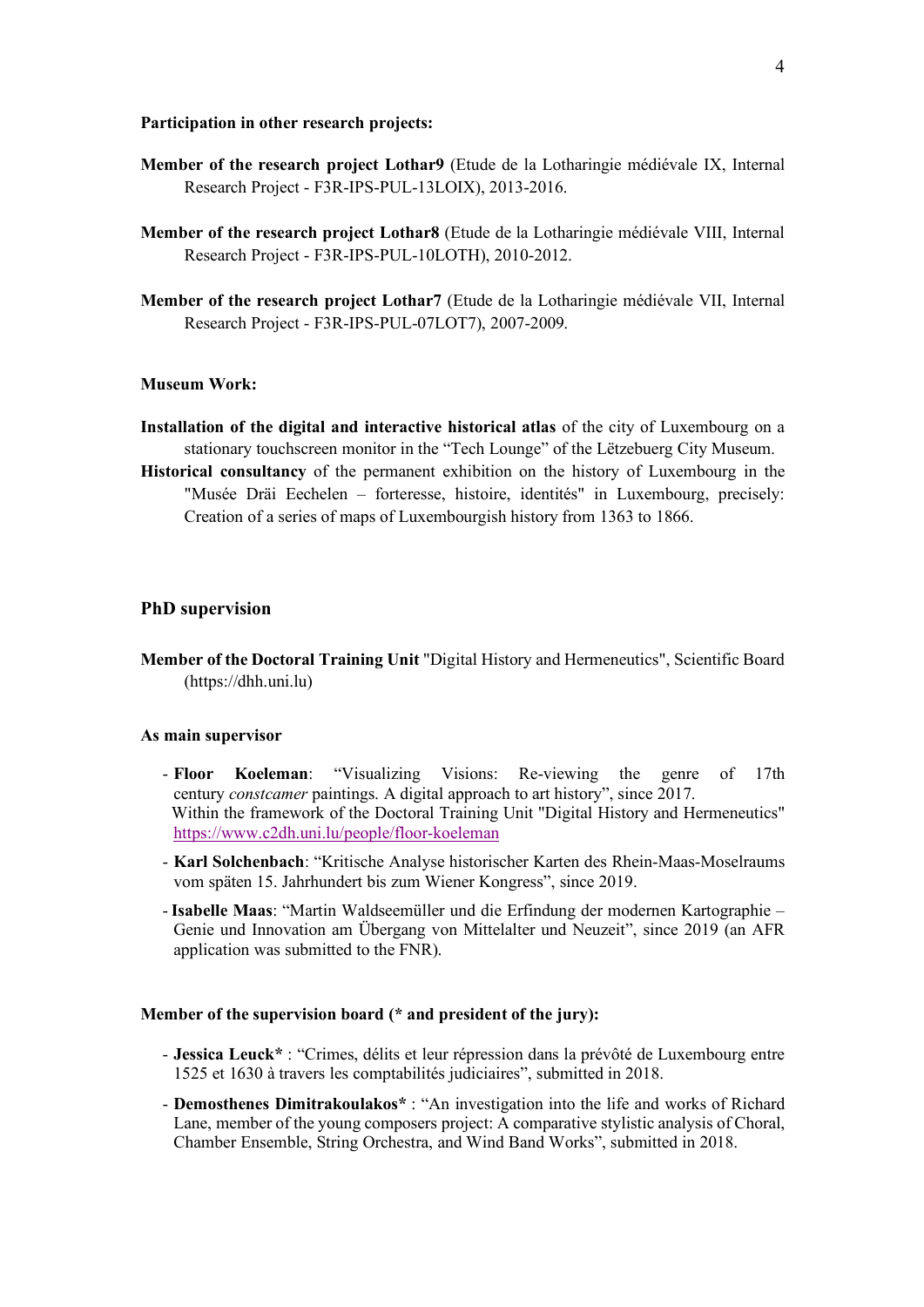- **Jean-Claude Braun:** "Entwicklung der Blasmusik und Militärmusik in Luxemburg ", since 2018.
- **Katinka Zipper:** "Identités et groupes culturels du "territoire luxembourgeois" au cours du 1ère millénaire avant J.-C.", since 2018.
- **Ralf-Werner Müller**: "Johann Friedrich Hobein (1741-1782) Leben und Werk", since 2018.
- **Tom Sadler**: "Les armées de la Maison des Luxembourg d'Henri V à Jean l'Aveugle (1247- 1346) : guerre, société et representation", since 2017.
- **Sam Mersch**: "A digital approach to Luxembourgish place names", since 2017. Within the framework of the Doctoral Training Unit "Digital History and Hermeneutics".
- **Jan Lotz**: "Handel, Händler und Transport in Gallien, Germanien und Rätien von 27 v. Chr. bis 301 n. Chr.", since 2017.
- Within the framework of the Doctoral Training Unit "Digital History and Hermeneutics".
- **Simon Schneider**: "Die sozialtopographische Entwicklung der Stadt Luxemburg im 19. und 20. Jahrhundert", since 2016. Within the framework of the research project "Villux X" http://villux.uni.lu
- **Fabienne Meiers\***: "Reiten *van der stede wegen -* Dienstliche Mobilität und städtische Kommunikation im Spiegel der Rechnungsbücher der Stadt Luxemburg (1388-1500) mit besonderer Betonung des Reitverkehrs", submitted in 2017.
- **Michelle Platt\***: "Die Rolle kleiner Städte im mittelalterlichen Herzogtum Luxemburg", submitted in 2017.
- **Eva Jullien\***: "Die Handwerker und Zünfte der Stadt Luxemburg im Spätmittelalter", submitted 2014.
- **Franziska Schäfer**: "Sigismund von Luxemburg als Markgraf von Brandenburg (1373- 1415)". Humboldt Universität zu Berlin, submitted 2010.

#### **Master thesis supervision**

- **Pit Hess**: "Wegkreuze und Bildstöcke in den Kantonen Grevenmacher, Mersch und Remich des Großherzogtums Luxemburg. Eine historische, religiöse und kunstgeschichtliche Analyse", submitted 2018.
- **Gilles Avenanti**: "Der Ferraris-Atlas von 1778: eine historisch-kritische Analyse", submitted 2018.
- **Christian Graser**: "Die luxemburgische Freimaurerei in einer Phase des politischen Umbruchs. Eine prosopographische Betrachtung der Mitglieder der Loge *Les Enfans de la Concorde fortifiée* in Bezug auf ihr Handeln und Wirken in der Zeit von 1830 bis 1848", submitted 2018
- **Jean-Jérôme Schroeder**: "Luxemburg unter französischer Herrschaft (1684-1697)", Strategien und Konzepte der Herrschaftsausübung im Vergleich mit dem Elsass, submitted 2014.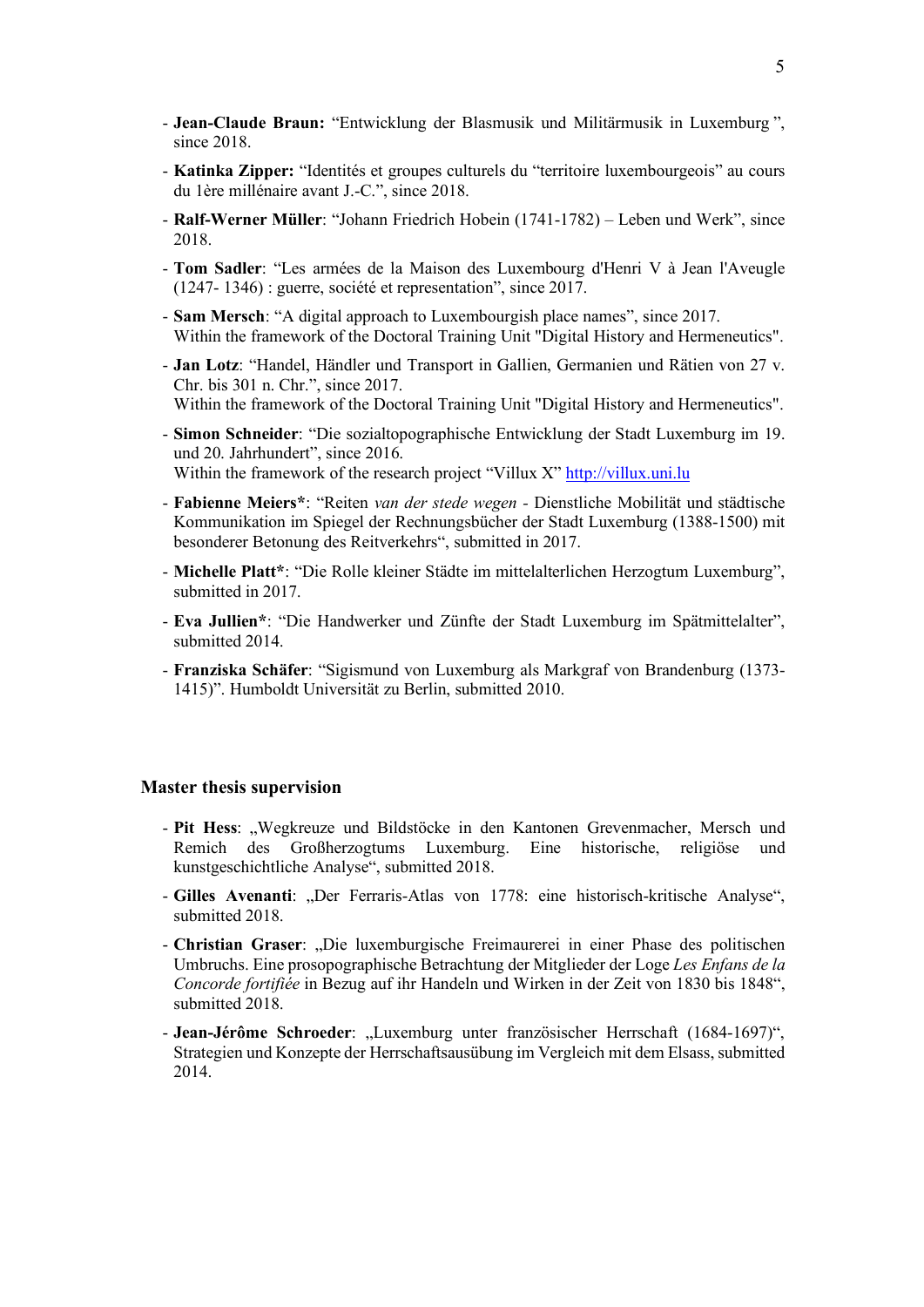#### **Bachelor thesis supervision**

- **Tim Ewert:** "Die französisch-habsburgischen Grenzverträge von 1769 und 1779 im Spiegel der Kartographie", submitted 2019.
- **Joao Paulo Ferreira Figueiredo:** "L'âge d'or de la Piraterie. Images historiques en comparaison", submitted 2019.
- **Stephanie Well:** "Kaiser Sigismund, die Hussitenproblematik und das Konzil von Basel", submitted 2019.
- Pit Braun: "Beten, Läuten, Brennen". Die Hexenverfolgungen im Herzogtum Luxemburg 1450-1692", submitted 2018.
- Milena Campagna: "L'archéobiologie au Luxembourg", submitted 2018.
- **Ben Felgen**: "Die Stadtmauer der Stadt Luxemburg im späten Mittelalter, basierend auf den Rechnungsbüchern von 1388-1483", submitted 2018.
- **Tom Friederes:** "Die "Villaret-Karte". Untersuchung eines bisher weitgehend unbekannten Atlas der habsburgischen Niederlande aus der Mitte des 18. Jahrhunderts", submitted 2018.
- **Linda Graul:** "Über den Ursprung des Habsburger Familientypus", submitted 2018.
- Laura Schleich: "Königin Marie-Antoinette von Frankreich und die Halsbandaffäre von 1785/86. Eine Analyse mit Blick auf Hofleben und öffentliche Wahrnehmung", submitted 2018.
- Laura Gaul: "Wirtschaftliche Infrastrukturen der Stadt Luxemburg im Spätmittelalter", submitted 2016.
- Pit Hess: "Die Wegkreuze im Kanton Grevenmacher. Bestandsaufnahme und Analyse", submitted 2016.
- **Isabelle Maas:** "Die Goldene Bulle von 1356 und ihre Anwendung bei der Wahl und Krönung Karls V., Ferdinands I. und Maximilians II.", submitted 2015.
- Gilles Avenanti: "Politik und Kartographie im Spiegel der französischen Expansionspolitik Ludwigs XIV. zwischen Maas und Rhein", submitted 2014.
- Benoit Peschon: "Der "Schwarze Tod". Die Pestkatastrophe von 1348-1351 im Spiegel neuester interdisziplinärer Forschungen", submitted 2013.
- **Jean-Jérôme Schroeder**: "Das Herzogtum Luxemburg im Zeitalter der europäischen Kriege der ersten Hälfte des 17. Jahrhunderts. Die Konsequenzen der kriegerischen Auseinandersetzung auf die demographische Entwicklung Luxemburgs", submitted 2011.
- **Ana Gianna Ciaccia**: "Wallfahrten in Luxemburg bis in die heutige Zeit", submitted 2010.
- **Ana Paula Fernandes dos Santos**: "Die Anfänge der portugiesischen Immigration nach Luxemburg", submitted 2009.
- **Claude Schmit** : "Feldpostbriefe von Luxemburger Zwangsrekrutierten", submitted 2008.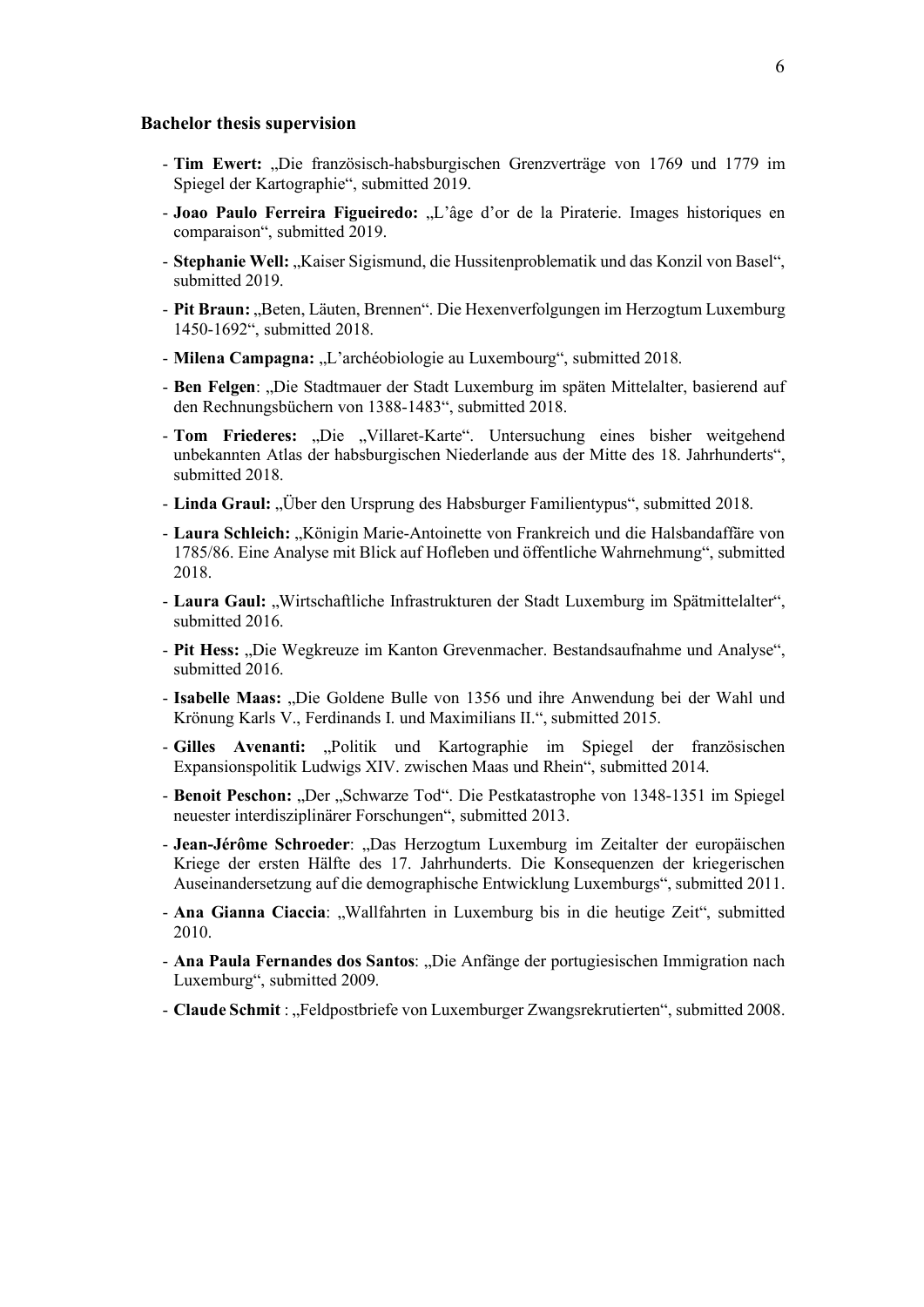# **List of publications**

#### **Monographies:**

- Lepra und Leprosorien im rheinischen Raum vom 12. bis zum 18. Jahrhundert (Beiträge zur Landes- und Kulturgeschichte, 8 / Publications du CLUDEM, 36), Trier 2011 (ISBN: 978-3-933701-42-8). Reviews: Vierteljahrschrift für Sozial- und Wirtschaftsgeschichte 100 (2013), p. 94; Hémecht 65 (2013), pp. 120-122; Rheinische Vierteljahrsblätter 77 (2013), p. 363; Deutsches Archiv für die Erforschung des Mittelalters 69,1 (2013), pp. 429-430; Zeitschrift für die Geschichte des Oberrheins 161 (Neue Folge 122) (2013), pp. 678-679; Revue historique 668 (2013), pp. 958-959; Zeitschrift für Historische Forschung 41 (2014), pp. 133-135.
- Leprosorien im Mittelalter und früher Neuzeit (Publikationen der Gesellschaft für Rheinische Geschichtskunde XII. Abt. 1b N. F.) [Geschichtlicher Atlas der Rheinlande, Beiheft und Karte VIII.5], Köln 2000 (2006 awarded with the Hans-Richard-Winz-Preis).

### **Edited Books:**

- *Extra Muros*. Vorstädtische Räume in Spätmittelalter und Früher Neuzeit / Espaces suburbains au bas Moyen Âge et à l'époque moderne., ed. by Guy Thewes and Martin Uhrmacher (Städteforschung, Reihe A, 91), Wien, Köln, Weimar 2019.
- Die Rechnungsbücher der Stadt Luxemburg. Zehntes Heft 1483-1491, ed. by Claudine Moulin and Michel Pauly with the collaboration of Danielle Kass, Nikolaus Ruge, Stephan Lauer and Martin Uhrmacher (Publications du CLUDEM, 44 / Schriftenreihe des Stadtarchivs Luxemburg, 10), Luxemburg 2018.
- Die Rechnungsbücher der Stadt Luxemburg. Neuntes Heft 1480-1483, ed. by Claudine Moulin und Michel Pauly with the collaboration of Danielle Kass, Nikolaus Ruge, Stephan Lauer and Martin Uhrmacher (Publications du CLUDEM, 42 / Schriftenreihe des Stadtarchivs Luxemburg, 9), Luxemburg 2016.
- Die Rechnungsbücher der Stadt Luxemburg. Achtes Heft 1478-1480, ed. by Claudine Moulin and Michel Pauly with the collaboration of Danielle Kass, Nikolaus Ruge, Stephan Lauer and Martin Uhrmacher (Publications du CLUDEM, 40 / Schriftenreihe des Stadtarchivs Luxemburg, 8), Luxemburg 2014.
- La paix des Pyrénées et son impact en Lorraine et au Luxembourg / Der Pyrenäenfriede von 1659 und seine Auswirkungen auf Lothringen und Luxemburg. Actes du colloque international organisé du 5 au 7 novembre 2009 au Musée d'Histoire de la Ville de Luxembourg, ed. by Martial Gantelet, Guy Thewes and Martin Uhrmacher. Special volume oft he journal Hémecht. Revue d'histoire luxembourgeoise. Zeitschrift für Luxemburger Geschichte 62, 3/4, Luxembourg 2010.
- Institutions de l'assistance sociale en Lotharingie médiévale / Einrichtungen der sozialen Sicherung im mittelalterlichen Lotharingien. Actes des 13es Journées Lotharingiennes du 12 au 15 octobre 2004, ed. by Michel Pauly with the collaboration of Martin Uhrmacher and Hérold Pettiau (Publications du CLUDEM 19), Luxembourg, 2008.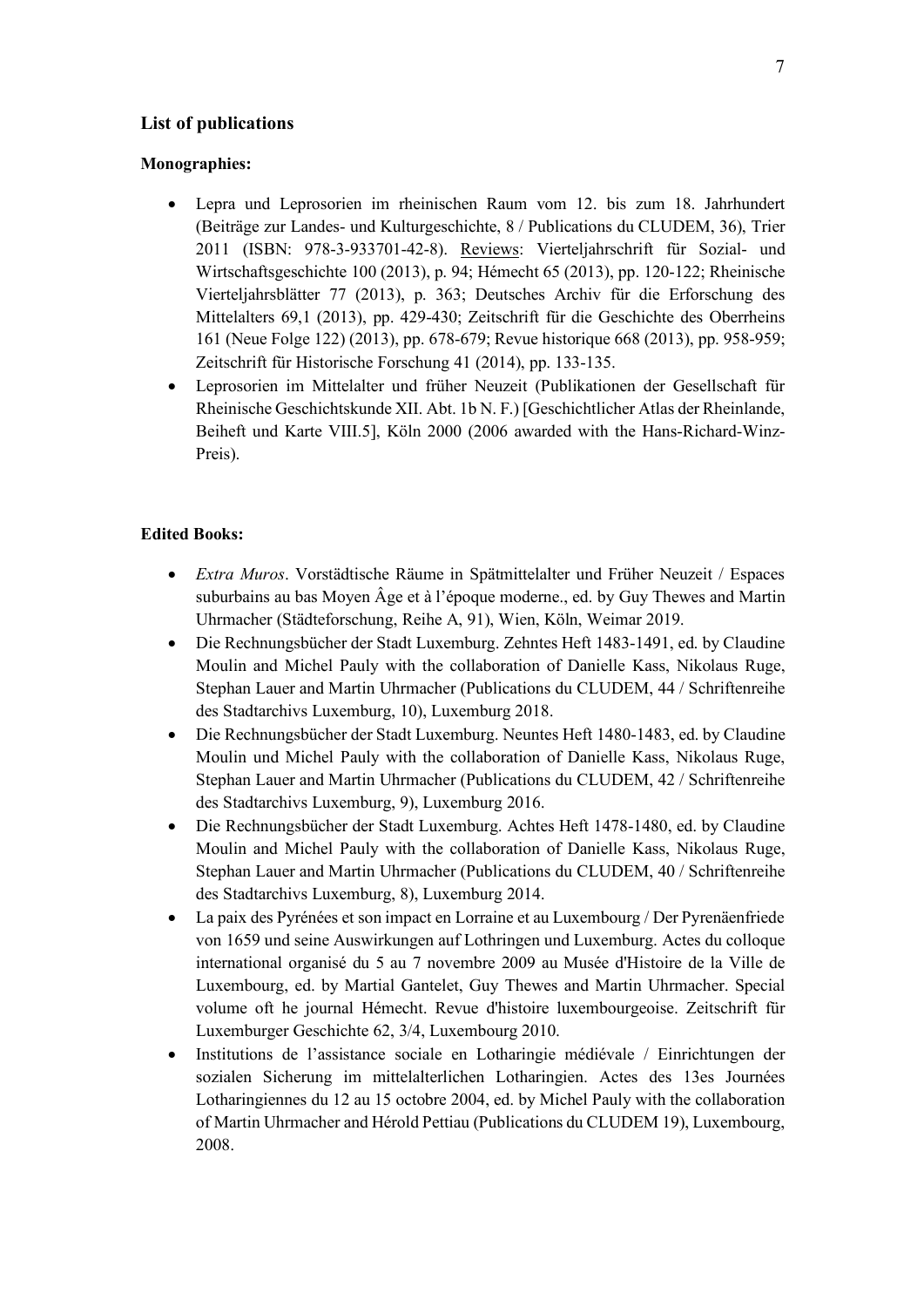• Sépulture, mort et symbolique du pouvoir au moyen âge / Tod, Grabmal und Herrschaftsrepräsentation im Mittelalter. Actes des 11es Journées Lotharingiennes, 26- 29 septembre 2000, ed. by Michel Margue with the collaboration of Martin Uhrmacher and Hérold Pettiau, (Publications du CLUDEM, 18), Luxembourg, 2006.

# **Articles:**

- Neue Staaten neue Grenzen. Die Rhein-Maas-Mosel-Region zwischen den Grenzbereinigungen des Ancien Régime und der Neuordnung durch den Wiener Kongress (1779 – 1816), in: Repression, Reform und Neuordnung im Zeitalter der Revolutionen: Die Folgen des Wiener Kongresses für Westeuropa. Tagung und Workshop zum 200. Jahrestag des Abschlusses des Wiener Kongresses, ed. by Andreas Fickers, Norbert Franz and Stephan Laux (Luxemburg-Studien / Etudes Luxembourgeoises, 15), Berlin 2019, pp. 155-183.
- Vorstädtische Räume in Spätmittelalter und früher Neuzeit. Einführung in dieTagungsthematik, in: *Extra Muros*. Vorstädtische Räume in Spätmittelalter und Früher Neuzeit / Espaces suburbains au bas Moyen Âge et à l'époque moderne, ed. by Guy Thewes and Martin Uhrmacher (Städteforschung, Reihe A, 91), Wien, Köln, Weimar 2019, pp. 17-24.
- Kommunale Selbstinszenierung im vorstädtischen Raum. Ein neuer Blick auf Leprosorien des Spätmittelalters und der frühen Neuzeit, in: Kommunale Selbstinszenierung. Tagung der Commission Internationale pour l'histoire des Villes, des Schweizerischen Arbeitskreises für Stadtgeschichte und des NCCR «Mediality. Historical Perspectives», ed. by Christian Hesse, Daniela Schulte and Martina Stercken (Medienwandel-Medienwechsel-Medienwissen, 40), Zürich 2018, pp. 277-297.
- Die Darstellung von Wäldern im Rhein-Maas-Moselraum auf historischen Karten des späten 15. und des 16. Jahrhunderts, in: La forêt en Lotharingie médiévale / Der Wald im mittelalterlichen Lotharingien. Actes des 18es Journées Lotharingiennes (Publications de la Section historique de l'Institut Grand-Ducal CXXVII / Publications du CLUDEM 43), ed. by Michel Pauly and Hérold Pettiau, Luxembourg 2016, pp. 21- 49.
- Leben und Sterben in St. Jost. Aus der Geschichte eines Trierer Leprosenhauses (gemeinsam mit Franz Irsigler), in: Neues Trierisches Jahrbuch 55 (2015), pp. 11-26.
- Die Region Titelberg Fond-de-Gras im Bild historischer Karten vom Beginn des 16. bis zum Ende des 18. Jahrhunderts, in: Mutations 8: Le Fond-de-Gras, Luxembourg 2015, pp. 29-45.
- Der Pyrenäenfrieden von 1659 und seine Umsetzung im Spiegel der historischen Kartographie. Zur Analyse der Darstellung komplexer dynamischer Prozesse im Raum, in: KartenWissen: Territoriale Räume zwischen Bild und Diagramm (Trierer Beiträge zu den historischen Kulturwissenschaften 5), ed. by Stephan Günzel and Lars Nowak, Wiesbaden 2012, pp. 157-174 (8 maps).
- Lepra im Trierer Land (13. bis 18. Jahrhundert), in: Jahrbuch Kreis Trier-Saarburg 2013, Trier 2012, pp. 71- 81 (2 maps).
- Das Versorgungsgebiet der Stadt Luxemburg im späten Mittelalter (gemeinsam mit Michel Pauly), in: Städtische Wirtschaft im Mittelalter. Festschrift für Franz Irsigler zum 70. Geburtstag, ed. by. Rudolf Holbach and Michel Pauly, Köln/Weimar/Wien 2011, pp. 211-254.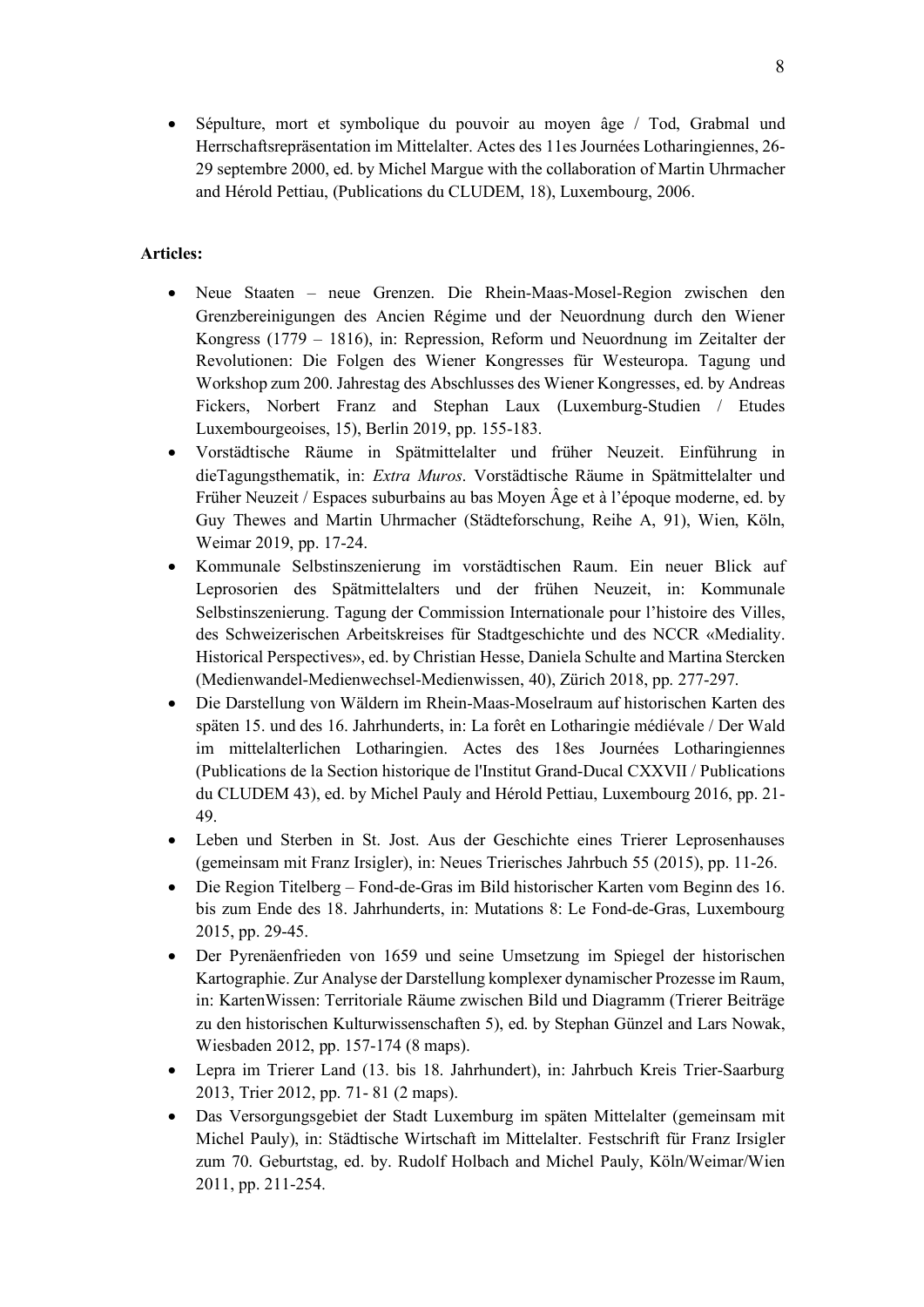- Der Pyrenäenfrieden und seine Auswirkungen auf die Grenzziehung zwischen Frankreich und dem Herzogtum Luxemburg im Spiegel der Kartographie, in: La paix des Pyrénées et son impact en Lorraine et au Luxembourg / Der Pyrenäenfriede von 1659 und seine Auswirkungen auf Lothringen und Luxemburg. Actes du colloque international organisé du 5 au 7 novembre 2009 au Musée d'Histoire de la Ville de Luxembourg, ed. by Martial Gantelet, Guy Thewes and Martin Uhrmacher. Special volume of the journal Hémecht. Revue d'histoire luxembourgeoise. Zeitschrift für Luxemburger Geschichte 62, 3/4, Luxembourg 2010, pp. 463-492.
- Von der Grafschaft zum Großherzogtum: Entstehung und Entwicklung des luxemburgischen Staatsgebietes vom 10. Jahrhundert bis heute, in: Luxemburg-Atlas - Atlas du Luxembourg, ed. by Patrick Bousch; Christian Schulz; Tobias Chilla; Philippe Gerber; Christophe Sohn, Köln 2009, pp. 8-11 (4 maps).
- Burg, Stadt, Festung, Großstadt. Die Entwicklung der Stadt Luxemburg vom 10. bis zum 20. Jahrhundert (together with Michel Pauly), in : Luxemburg-Atlas - Atlas du Luxembourg, ed. by Patrick Bousch; Christian Schulz; Tobias Chilla; Philippe Gerber; Christophe Sohn, Köln 2009, pp. 32-33 (2 maps).
- Entstehung und Verbreitung von Leprosorien im Westen des Reiches, in: Institutions de l'assistance sociale en Lotharingie médiévale / Einrichtungen der sozialen Sicherung im mittelalterlichen Lotharingien. Treizièmes Journées Lotharingiennes (Publications de la Section historique de l'Institut Grand-Ducal CXXI / Publications du CLUDEM 19), ed. by Michel Pauly, with the collaboration of Martin Uhrmacher and Hérold Pettiau, Luxembourg 2008, pp. 461-478 (1 map).
- Konfliktregelungen in einem spätmittelalterlichen Leprosorium. Die Statuten des Trierer Leprosoriums St. Jost vom 28. August 1448, in: Quellen zur Geschichte des Rhein-Maas-Raumes. Ein Lehr- und Lernbuch, ed. by Winfried Reichert, Gisela Minn and Rita Voltmer, Trier 2006, pp. 167-191 (1 map).
- Die Koblenzer Hospitäler in zentralörtlicher Perspektive (gemeinsam mit Michel Pauly), in: Zwischen Maas und Rhein. Beziehungen, Begegnungen und Konflikte in einem europäischen Kernraum von der Spätantike bis zum 19. Jahrhundert. Versuch einer Bilanz, (THF 61) ed. by Franz Irsigler, Trier 2006, pp. 331-347 (3 maps).
- "Zu gutem Frieden und Eintracht strebend" Norm und Praxis in Leprosorien des 15. Jahrhunderts im Spiegel ihrer Statuten. Das Beispiel Trier, in: Norm und Praxis der Armenfürsorge in Spätmittelalter und früher Neuzeit (VSWG-Beiheft 189), ed. by Sebastian Schmitt and Jens Aspelmeier, Stuttgart 2006, pp. 147-167 (1 map).
- Die Lepra in Köln (12. 18. Jahrhundert), in: Krank Gesund. 2000 Jahre Krankheit und Gesundheit in Köln, ed. by Thomas Deres, Köln 2005, pp. 98-113.
- Die Verbreitung von Leprosorien und Kriterien zu ihrer Klassifizierung unter räumlichen Aspekten - Das Beispiel der Rheinlande, in: Hôpitaux et Maladreries au Moyen Âge: Espace et Environnement. Actes du colloque international d'Amiens-Beauvais, 22, 23 et 24 novembre 2002 (Histoire mediévale et archéologie 17), ed. by Pascal Montaubin, Amiens 2004, pp. 159-178 (2 maps).
- Auf Aeneas' Spuren, in: Archäologie in Deutschland, 4/2001, pp. 58-63 (2 maps) (together with Udo Fleck).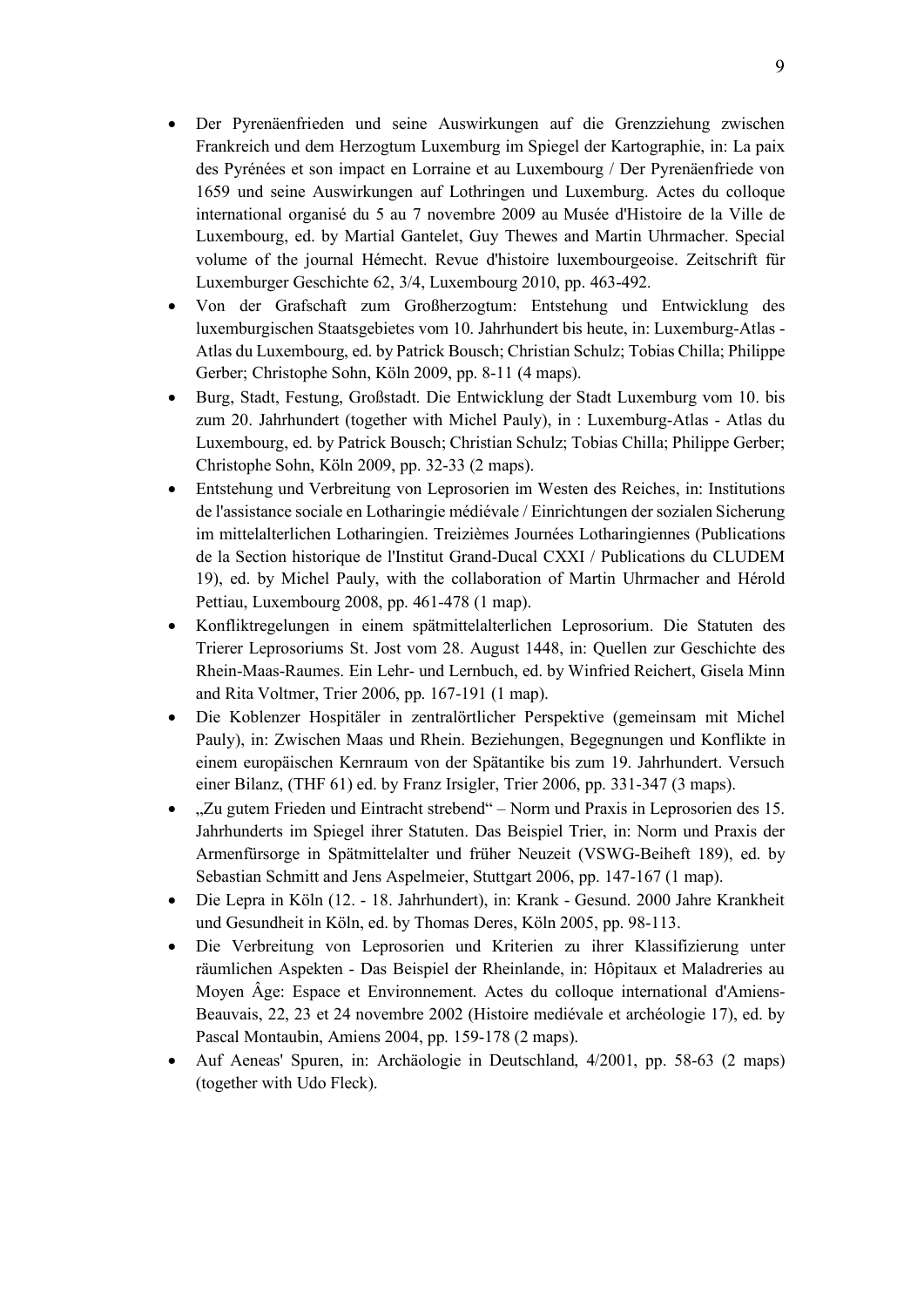- *dilecti fideles nostri*? Niederadelige Herrschaftsbildung im 13. Jahrhundert: Der Aufstieg der Vögte von Hunolstein, in: Landesgeschichte als multidisziplinäre Wissenschaft. Festschrift für Franz Irsigler zum 60. Geburtstag, ed. by Dietrich Ebeling, Volker Henn, Rudolf Holbach, Winfried Reichert and Wolfgang Schmid, Trier 2001, pp. 23-43 (1 map).
- *So vinden wyr an euch als an eynen krancken und seichen manne* Köln als Zentrum der Lepraschau für die Rheinlande in Mittelalter und früher Neuzeit, in: Die Klapper, Mitteilungen der Gesellschaft für Leprakunde e. V., 2000, pp. 4-6 (1 map).
- Freiheitsprivilegien und gefreite Orte in den Grafschaften Sponheim, in: Kurtrierisches Jahrbuch 37, 1997, pp. 77–120 (1 map).

# **Internet publications:**

- "Luxatlas" a digital and interactive historical atlas of the city of Luxembourg (2019, Betaversion) http://167.86.107.191
- Lepra und Leprosorien in den Rheinlanden, in: Portal Rheinische Geschichte (2016). http://www.rheinische-geschichte.lvr.de/themen/Epochenübergreifend /Seiten/LepraundLeprosorienindenRheinlanden.aspx
- "Leprosorien", in: GR-Atlas interaktiver und multidisziplinärer Atlas der Großregion (2010).

http://www.gr-atlas.uni.lu/index.php/de/articles/ge57/le205?task=view&id=1370

# **Reviews:**

- Quellen zur Landesgeschichte der Rheinprovinz im 19. und 20. Jahrhundert. Teil 2: Oberpräsidium und Regierungsbezirk Koblenz, bearb. v. Dieter HECKMANN (Veröffentlichungen aus den Archiven Preußischer Kulturbesitz; Arbeitsberichte 19), Berlin: Selbstverlag des Geheimen Staatsarchivs Preußischer Kulturbesitz, 2016, 353 Seiten, in: Hémecht 70/4 (2018), pp. 109-110.
- Alexandra Druzynski von Boetticher: Die Leproserie St. Nikolai. Ein Beitrag zur Baugeschichte der Stadt Lüneburg im Mittelalter (Forschungen zum Nikolaihospital in Bardowick, Bd. 1; Quellen und Darstellungen zur Geschichte Niedersachsens, Bd. 137/1) Wehrhahn, Hannover 2015, in: Mitteilungen des Instituts für Österreichische Geschichtsforschung 125/2 (2017), pp. 417-419.
- Marie Ulrike Schmidt: Regesten zum Nikolaihospital. Die Urkunden aus dem Stadtarchiv Lüneburg (1251–1530) (Forschungen zum Nikolaihospital in Bardowick, 2; Quellen und Darstellungen zur Geschichte Niedersachsens, 137/2) Wehrhahn, Hannover 2015, in: Mitteilungen des Instituts für Österreichische Geschichtsforschung 125/2 (2017), pp. 417-419.
- Julia Eulenstein, Territorialisierung mit dem Schwert? Die Fehdeführung des Trierer Erzbischofs Balduin von Luxemburg (1307/08-1354) im Erzstift Trier. (Veröffentlichungen der Landesarchivverwaltung Rheinland-Pfalz; 115), Koblenz 2012. 612 Seiten, 6 Karten, in: Hémecht 67 (2015), pp. 369-371.
- Mirko Crabus: Kinderhaus im Mittelalter. Das Leprosorium der Stadt Münster. Münster: Aschendorff, 2013 (Quellen und Forschungen zur Geschichte der Stadt Münster, Neue Folge Bd. 25), 268 pp. / Abb., in: Zeitschrift für Historische Forschung 42 (2015), pp. 691-693.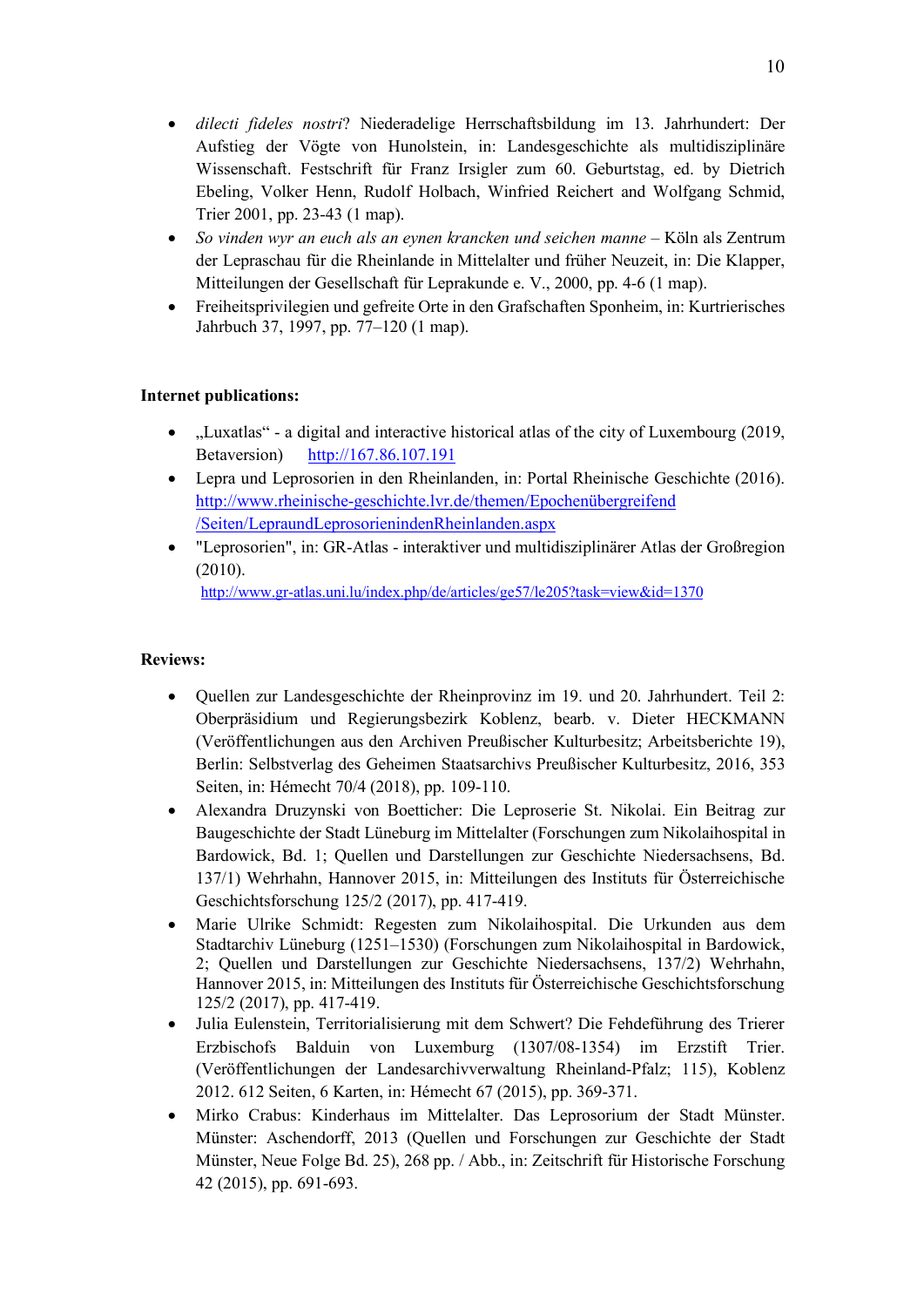- Beate Sophie Gros: Das Hohe Hospital in Soest (ca. 1178-1600). Eine prosopographische und sozialgeschichtliche Untersuchung. Münster: Aschendorff, 1999 (Urkunden-Regesten der Soester Wohlfahrtsanstalten, Bd. 5), 700 S., 11 Abb., in: Hansische Geschichtsblätter 118, 2000, pp. 210-211.
- Erwin Schaaf unter Mitarbeit von Johannes Mötsch: Beiträge zur Geschichte des Kröver Reiches. Bernkastel-Kues: Johnen-Druck 1998. 251 pp. mit zahlreichen Zeichnungen und Abbildungen, in: Kurtrierisches Jahrbuch 39, 1999, pp. 478-482.
- Marianne Pundt: Metz und Trier. Vergleichende Studien zu den städtischen Führungsgruppen vom 12. bis zum 14. Jahrhundert. Mainz: Zabern, 1998 (Trierer Historische Forschungen; 38), 641 S., 2 Karten, in: Kurtrierisches Jahrbuch 39, 1999, pp. 498-503.

# **Conference proceedings:**

- Internationale Tagung "Sigismund von Luxemburg, König von Ungarn und Kaiser, 1387-1437", in: Hémecht 58, 2006, pp. 169-179.
- Sigismund von Luxemburg, König von Ungarn und Kaiser, 1387-1437. http://hsozkult.geschichte.hu-berlin.de/tagungsberichte/id=874

**Historical cartography** (Creation of about 100 historical maps), here a selection:

- "Luxemburg 1815-1866". The map is part of the permanent exhibition on the history of Luxembourg in the "Musée Dräi Eechelen – forteresse, histoire, identités" in Luxembourg, 2012.
- "Les Pays Bas autrichiens en 1794". The map is part of the permanent exhibition on the history of Luxembourg in the "Musée Dräi Eechelen – forteresse, histoire, identités" in Luxembourg, 2012.
- "Les Pays-Bas espagnols (1648-1714)". The map is part of the permanent exhibition on the history of Luxembourg in the "Musée Dräi Eechelen – forteresse, histoire, identités" in Luxembourg, 2012.
- "L'Etat bourguignon (1363-1477)". The map is part of the permanent exhibition on the history of Luxembourg in the "Musée Dräi Eechelen – forteresse, histoire, identités" in Luxembourg, 2012.
- "Lepra und Leprosorien im rheinischen Raum vom 12. bis zum 18. Jahrhundert", Übersichtskarte, in: Martin Uhrmacher, Lepra und Leprosorien im rheinischen Raum vom 12. bis zum 18. Jahrhundert (Beiträge zur Landes- und Kulturgeschichte, 8 / Publications du CLUDEM, 36), Trier 2011, Kartentasche.
- "Der Romzug Kaiser Heinrichs VII. (29. September 1310 24. August 1313)", in: Michel Margue, Michel Pauly, Wolfgang Schmid (Hg.), Der Weg zur Kaiserkrone. Der Romzug Heinrichs VII. in der Darstellung Erzbischof Balduins von Trier, Kliomedia Verlag, Trier 2009, p. 17.
- "Les hôpitaux antonins en Lorraine et en Franche-Comté", in : Elisabeth Clémentz, Les maisons antonines en Lorraine et en Franche-Comté, in : Institutions de l'assistance sociale en Lotharingie médiévale / Einrichtungen der sozialen Sicherung im mittelalterlichen Lotharingien. Treizièmes Journées Lotharingiennes (Publications de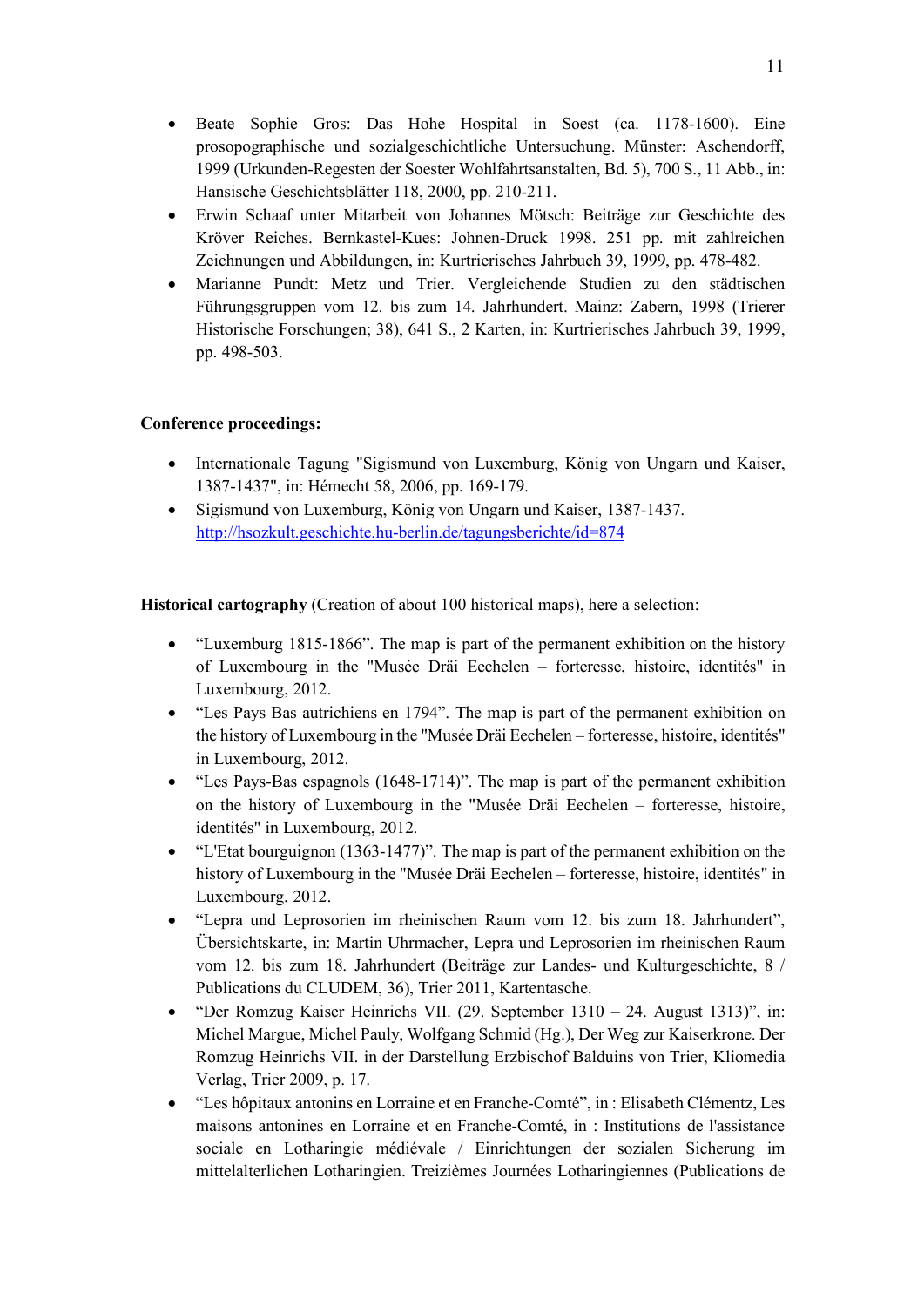la Section historique de l'Institut Grand-Ducal CXXI / Publications du CLUDEM 19), hg. von Michel Pauly, avec la collaboration de Martin Uhrmacher et Hérold Pettiau, Luxembourg 2008, pp. 55-91, hier pp. 75.

- "Europa um 1400", in : Sigismund von Luxemburg. Ein Kaiser in Europa. Tagungsband des internationalen historischen und kunsthistorischen Kongresses in Luxemburg, 8.-10. Juni 2005, hg. v. Michel Pauly und Frank Reinert, Mainz 2006, im Einband.
- "Les places fortes et les villes fortifiées des Pays-Bas en 1725", in : Guy Thewes, Un territoire indéfendable ? L'état des forteresses aux Pays-Bas autrichiens en 1725 d'après un mémoire élaboré sous la direction du comte de Daum, in : Bulletin de la Commission royale d'Histoire 171 (2005), pp. 193-271, hier pp. 209.

# **Public Outreach:**

- "First digital historical atlas of the city of Luxembourg", held in the context of the event "Digital Day - When culture meets technology" in the Lëtzebuerg City Museum (25.4.2019).
- "Ein Atlas der Stadtgeschichte Luxemburgs digital und interaktiv. Ein Werkstattbericht", held in the context of a lecture series in the Lëtzebuerg City Museum, together with Steve Kass, Luxembourg (18.10.2018).
- "Ein digitaler historischer Stadtatlas Luxemburgs", held in the context of the event "Lëtzebuerg erfuerschen/ Étudier au Luxembourg" in the Cercle Cité, Luxembourg (26.06.2016).
- "Histoire des villes luxembourgeoises VIII Projektvorstellung", held in the context of the event "Manifestation dans le cadre du programe de recherche «Etudes luxembourgeoises» " at the Ministry of Culture, Luxembourg (11.5.2012).
- "Les plus privilégiés des exclus". Non-lieu de mémoire (2): La léproserie de Pfaffenthal, Interview par Jérôme Quiqueret. (Le Jeudi, 22.07.2010, p. 17).

# **Conferences**

# **Organisation / co-organisation of colloquiums:**

- "Extra muros. Vorstädtische Räume in Spätmittelalter und früher Neuzeit / Espaces suburbains au bas Moyen Âge et à l'époque moderne (XIVe - XVIIIe siècle)". International conference, University of Luxembourg (21.02. - 22.02.2013).
- "La Paix des Pyrénées et son impact en Lorraine et au Luxembourg". Colloque international à l'occasion du 350e anniversaire du Traité des Pyrénées / Internationale Tagung zum 350. Jahrestag des Pyrenäenvertrages, Musée d'Histoire de la Ville de Luxembourg (5.11. - 7.11.2009).
- "La Lotharingie en question : identités, oppositions, intégration." 14es Journées lotharingiennes, International conference, University of Luxembourg  $(10.10 - 13.10)$ . 2006)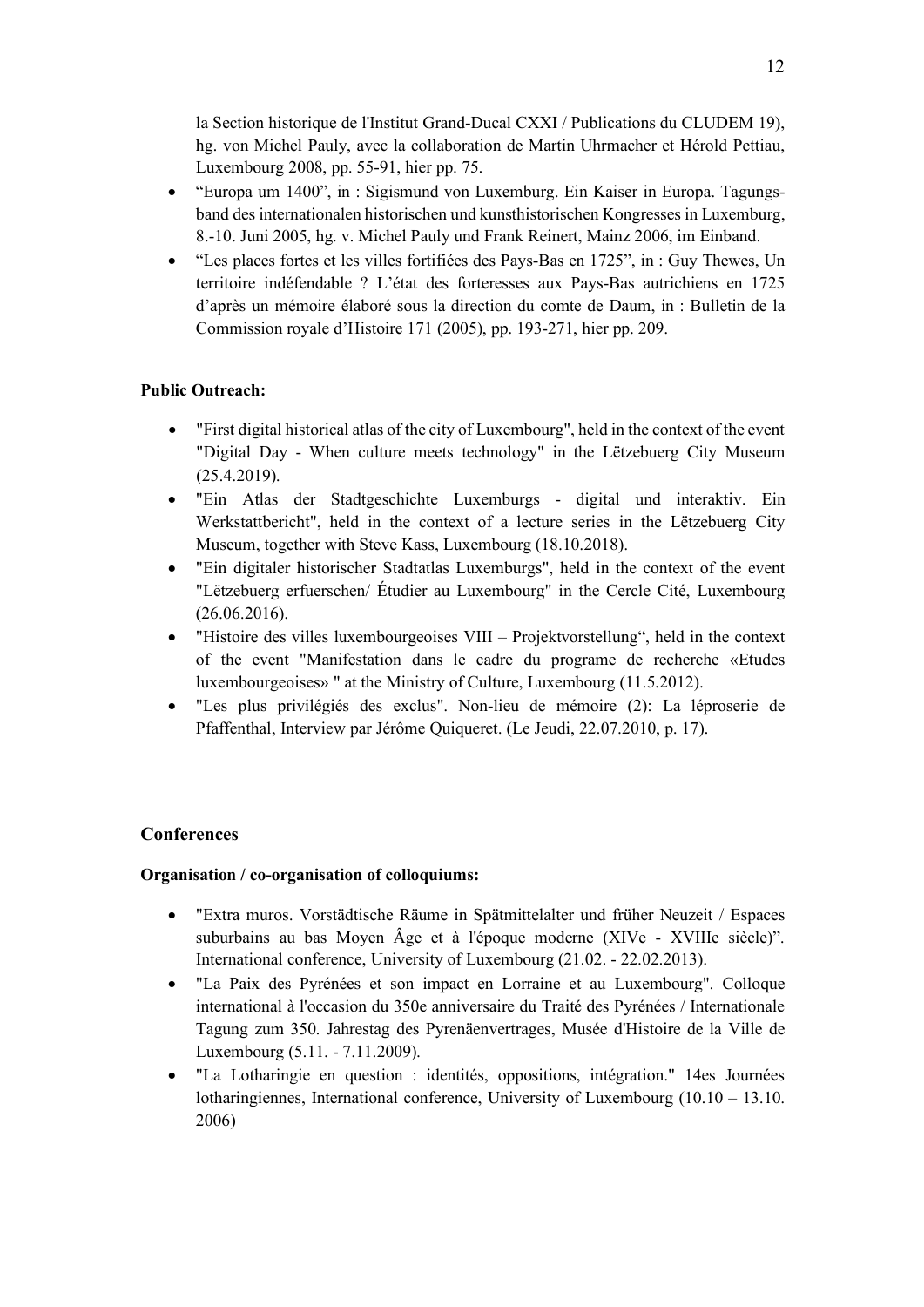- "Institutions de l'assistance sociale en Lotharingie médiévale / Einrichtungen der sozialen Sicherung im mittelalterlichen Lotharingien." 13es Journées Lotharingiennes, International conference, University of Luxembourg (12.10 – 15.10. 2004)
- "Leprosorien und ihre Statuten. Normiertes Leben zwischen Ideal, Vorstellung und Abbild", International conference, University of Trier (December 2000).

# **Conference papers**

- "Historische Karten aus der Maas-Mosel-Region Analysemethoden zur Komplexität historischer Grenzen in der Praxis", held at the Spring School "Historische Kartographie" at the University of Luxembourg under the direction of Sonja Kmec and Martin Uhrmacher (5.4.2019).
- "Google My Maps: Ein Tool für die Erstellung einfacher historischer Karten", held at the Spring School "Historische Kartographie" at the University of Luxembourg under the direction of Sonja Kmec and Martin Uhrmacher (5.4.2019).
- "Kartographische Ressourcen im Internet, ein Überblick", held at the Spring School "Historische Kartographie" at the University of Luxembourg under the direction of Sonja Kmec and Martin Uhrmacher (5.4.2019).
- "Vom Ende des mittelalterlichen Herzogtums bis zur Neugründung als Großherzogtum: Luxemburg zwischen den Grenzbereinigungen des Ancien Régime und der Neuordnung durch den Wiener Kongress (1779 – 1816)" ", held in the context of the lecture series "Histoire luxembourgeoise transnationale II" at the University of Luxembourg under the direction of Sonja Kmec (13.03.2019).
- "The first digital historical atlas of the city of Luxembourg", held at the interdisciplinary workshop "Mapping urban history in the digital age" at the University of Luxembourg (together with Steve Kass) und der the direction of Sandra Camarda (26.2.2019).
- "Ein Atlas der Stadtgeschichte Luxemburgs digital und interaktiv. Ein Werkstattbericht", held at the Lëtzebuerg City Museum (18.10.2018).
- "Die Sprache der Karten Kartensprachen", held in the context of the interdisciplinary seminar "Multilingualism in Europe" at the University of Luxembourg under the direction of Anne-Marie Millim and Till Dembeck (11.10.2018).
- "Die Erfindung der Grenze. Zur Konstruktion von Herrschaftsgebieten auf Regionalkarten des 16. Jahrhunderts im Westen des Reiches", held at the "Deutscher Historikertag 2018 - Gespaltene Gesellschaften" in Münster, section "Grenzen der Macht und Grenzüberschreitungen" (28.09.2018).
- "A digital and interactive historical atlas of the city of Luxembourg", held at the "Meeting of the Atlas Working Group: The State of Town Atlas Work" in the context of the conference "Kulturelle Funktion von städtischem Raum im Wandel der Zeit / Cultural Functions of Urban Spaces through the Ages", organised by the International Commission for the History of Towns/CIHV in the Salzburg City Archive (19.09.2018).
- "Der Pyrenäenfrieden von 1659 Wahres Ende des 30-jährigen Krieges und erste Teilung Luxemburgs?", held in the context of the lecture series "Der 30jährige Krieg in Europa und in Luxemburg" at the University of Luxembourg under the direction of Marie-Paule Jungblut and Michel Pauly (30.04.2018).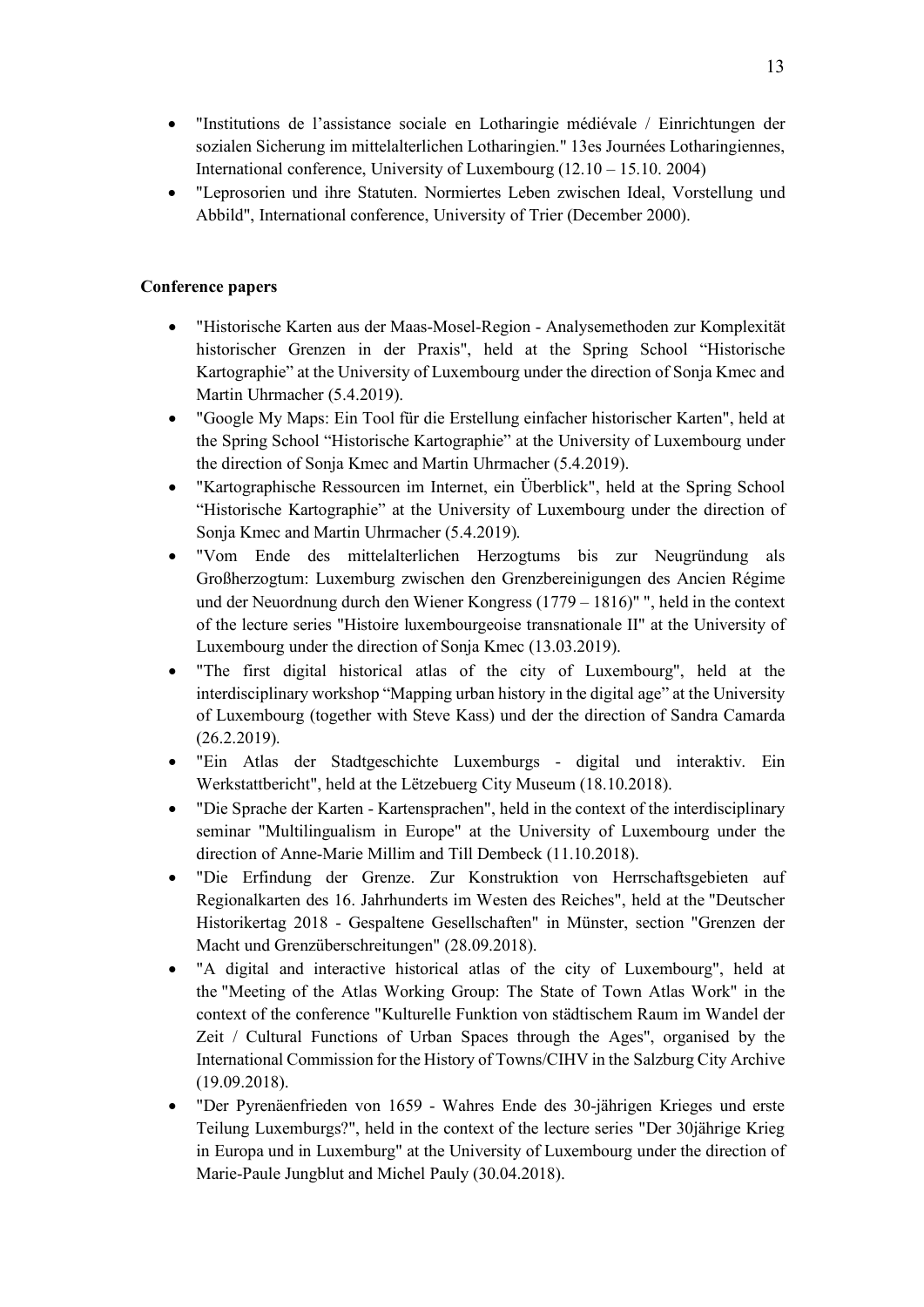- "Historische Stadtatlanten Das Projekt eines digitalen historischen Stadtatlas von Luxemburg", held in the context of the event "Stadtdarstellungen. Die Stadt Luxemburg in der Public History" at the University of Luxembourg under the direction of Marie-Paule Jungblut and Michel Pauly (24.03.2018).
- "Vom Schwarzen Tod und lebenden Toten. Historische Figurationen von Pest und Lepra", held in the context of the interdisciplinary lecture series "Figurationen von Krankheiten. Chancen und Grenzen der Ästhetisierung" at the University of Luxembourg under the direction of Amelie Bentheim and Jennifer Pavlik (13.3.2018).
- "Das Herzogtum Luxemburg als Provinz der habsburgischen Niederlande vom 16. bis 18. Jahrhundert", held in the context of the lecture series "Histoire luxembourgeoise transnationale II" at the University of Luxembourg under the direction of Sonja Kmec (7.03.2018).
- Presentation of the project "Digitaler historischer Stadtatlas Luxemburgs", held at the conference "Historische Städteatlanten – Methoden, Probleme, Fragen und Perspektiven zur digitalen Bearbeitung" at the University of Marburg, Hessisches Landesamt für geschichtliche Landeskunde (22.02.2017).
- "Leprosorien als kommunale Repräsentationsbauten im vorstädtischen Raum. Ein neuer Blick auf eine bisher wenig beachtete städtische Baugattung", held at the conference "Kommunale Selbstinszenierung" organized by the "Commission Internationale pour l'histoire des Villes", the "Schweizerischen Arbeitskreises für Stadtgeschichte" and the NCCR «Mediality. Historical Perspectives», Zürich (3.9. - 5.9.2015).
- "Neue Staaten neue Grenzen. Die Großregion zwischen den Grenzbereinigungen des Ancien Régime und der Neuordnung durch den Wiener Kongress (1779-1816)", held at the conference "200 Jahre Wiener Kongress. Repression, Reform und Neuordnung im Zeitalter der Revolutionen: die Folgen des Wiener Kongresses für Westeuropa / 200 ans Congrès de Vienne. Répression, réforme et ordre nouveau à l'époque des révolutions: les conséquences du Congrès de Vienne pour l'Europe occidentale", organized by the Université du Luxembourg and the Institut Pierre Werner, Luxembourg (10.06. - 12.06.2015).
- "Karten als Träger von Raumwissen Der Grenzraum zwischen dem Herzogtum Luxemburg, dem Königreich Frankreich und dem Erzstift Trier im Bild historischer Karten der frühen Neuzeit", held at the conference "Grenzraum und Repräsentation / Espaces Frontaliers Représentés. Impulse zum Verständnis spätmittelalterlicher und frühneuzeitlicher Vorstellungs- und Darstellungswelten / Description territoriale et imaginaire spatial au Moyen Âge tardif et aux temps modernes" organized by the "Lehrstuhl für Geschichtliche Landeskunde an der Universität Trier" in cooperation with the "Université de la Grande Région" (5.3. - 6.3.2015).
- "Von Ptolemäus zu Mercator Der Wald zwischen Maas und Mosel im Bild historischer Karten des 15. und 16. Jahrhunderts", held at the conference "La forêt en Lotharingie médiévale / Der Wald im mittelalterlichen Lotharingien, XVIIIes Journées Lotharingiennes, organized by the University of Luxembourg and the "Centre Luxembourgeois de Documentation et d'Études Médiévales" (30.10. - 31.10. 2014).
- "Im Schatten der Wälle Das Umland der Festung Luxemburg und seine Inszenierung in historischen Karten", held at the "Assemblée Générale der "Frënn von der Festungsgeschicht Lëtzebuerg a.s.b.l." in Gonderange (23.4.2014).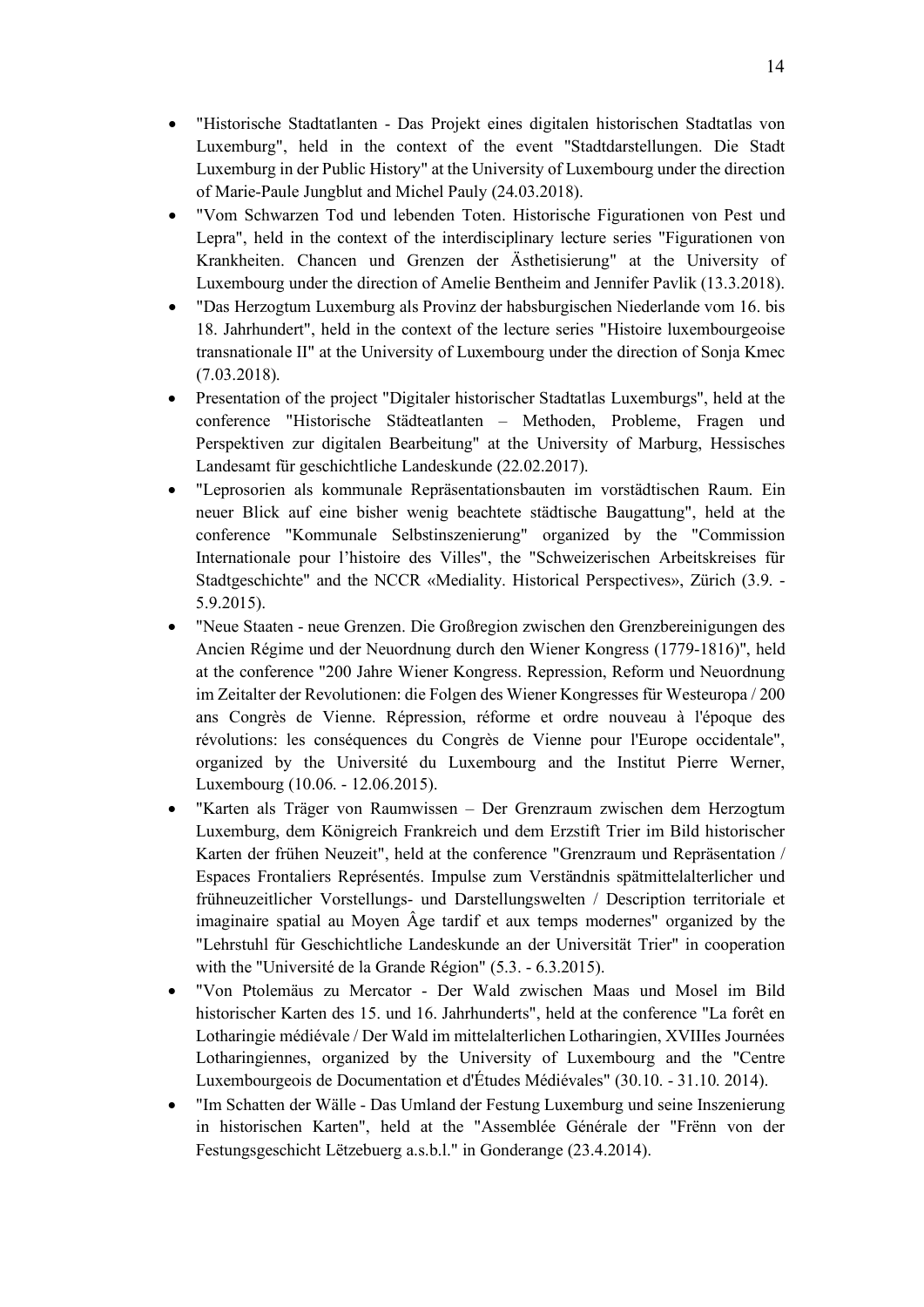- "Historische Karten als Medien der Inszenierung und Instrumente von Herrschaft: Das Umland der Festung Luxemburg im Focus", held in the context of the exhibition "Genie und Festung. Luxemburger Festungspläne aus der Staatsbibliothek zu Berlin" in the Musée Dräi Eechelen, Luxembourg (26.2.2014).
- "Luxemburg als Provinz der habsburgischen Niederlande: im Spannungsfeld zwischen Bedrohung von außen und beginnender Staatsbildung im Inneren (16. – 18. Jh.)", held in the context of the lecture series "Histoire luxembourgeoise du 17e au 21e siècle" at the University of Luxembourg under the direction of Michel Pauly (21.2.2014).
- "Den Toten gleich? Leprakranke als "Aussätzige" der mittelalterlichen und frühneuzeitlichen Gesellschaft und ihre Sonderstellung im Fürsorgewesen", held in the context of the lecture series "Wandel der organisierten sozialen Hilfe und Betreuung in Luxemburg" in cooperation with the programme "Uni iwwer Land" in the Kasemattentheater, Luxembourg (15.10.2013).
- "Von Aussätzigen, Pfründnern, Zwietracht und Kindern" Die Statuten des Trierer Leprosoriums St. Jost vom 28. August 1448", held in the context of the lecture series "Historische Quellenkritik" at the University of Luxembourg under the direction of Karin Priem (20.3.2013).
- "Die Geburtsstunde Luxemburgs? Der Erwerb der Lucilinburhuc durch Graf Siegfried (ca. 963-987)", held in the context of the lecture series "Historische Quellenkritik" at the University of Luxembourg under the direction of Karin Priem (6.3.2013).
- "Das Versorgungsgebiet der Stadt Luxemburg im Hoch- und Spätmittelalter Einführung in die Tagungsthematik", held at the conference "Extra muros. Vorstädtische Räume in Spätmittelalter und früher Neuzeit / Espaces suburbains au bas Moyen Âge et à l'époque moderne (XIVe - XVIIIe siècle) organized by the research project "Histoire des villes luxembourgeoises" at the University of Luxembourg (21.02.-22.02.2013).
- "Einrichtungen der sozialen Sicherung im mittelalterlichen Lotharingien", held at the conference "Dreiβig Jahre Lotharingische Studien (1980-2010). Eine historiographische und kartographische Bilanz / Trente ans d'études lotharingiennes (1980-2010). Bilan historiographique et cartographique (XVIIes Journées Lotharingiennes), organized by the "Centre Luxembourgeois de Documentation et d' Etudes Médiévales" (CLUDEM) at the University of Luxembourg (17.10.2012- 19.10.2012).
- "Die Rheinlande als Beispiel einer Versorgungslandschaft Leprakranker in Mittelalter und früher Neuzeit? Eine kritische Analyse raumbezogener Forschungsansätze im internationalen Vergleich", held at the conference "Karitativ-pflegerische und kurativmedizinische Versorgungslandschaften", organized by the "Arbeitsstelle für Geschichte der Medizin an der Philipps-Universität Marburg" under the direction of Christina Vanja and Irmtraut Sahmland (12.-13.10.2012).
- "Das mittelalterliche Leprosorium Genese, Typologie und Bauform einer städtischen Institution", held at the "Brandenburgische Technische Universität Cottbus, Institut für Bau- und Kunstgeschichte" as part of the lecture series of the International Graduate School, Fachklasse B (26.06.2012).
- "'Orte des Grauens' Sonderbestattungen in der mittelalterlichen und frühneuzeitlichen Lebenswelt", held in the context of the lecture series "Wem die Stunde schlägt... Jenseitsvorstellungen, Totengedenken und Grabkultur im Wandel der Zeiten" at the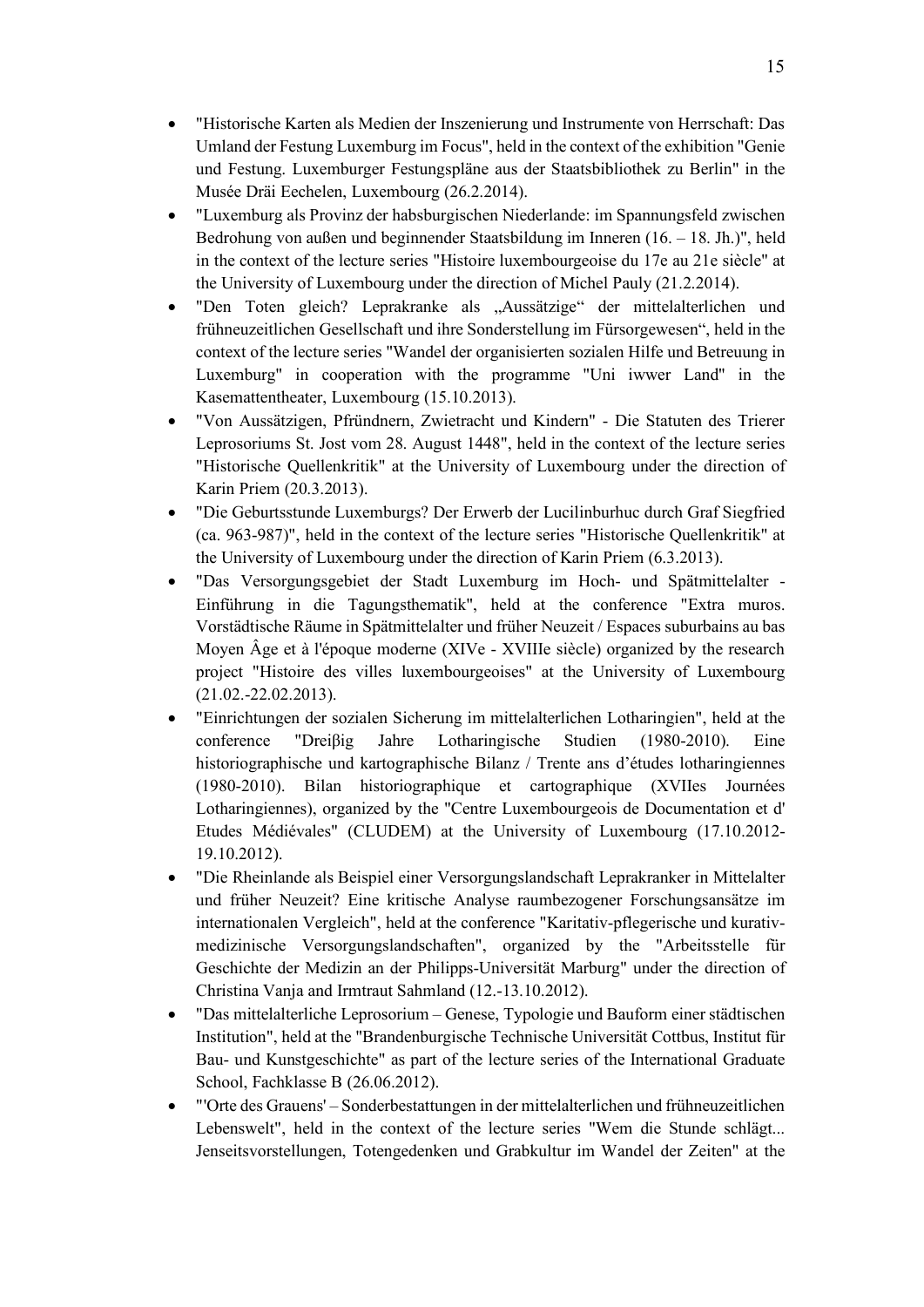University of Luxembourg under the direction of Andrea Binsfeld and Thomas Kolnberger (21.5.2012).

- "Die Standorte von Leprosorien im städtischen Umland. Versuch einer Typologisierung" held at the "2. Kinderhauser Tagung 2011 - Geschichte und Rezeption der Lepra", organized by the "Lepramuseum" and the "Gesellschaft für Leprakunde" in Münster (23.7.2011).
- "Der Pyrenäenfrieden von 1659 und seine Umsetzung im Spiegel der historischen Kartographie. Zur Analyse der Darstellung komplexer dynamischer Prozesse im Raum", held at the conference "KartenWissen: Territoriale Räume zwischen Bild und Diagramm", organised by the "Historisch Kulturwissenschaftliches Forschungszentrum (HKFZ) " at the University Trier under the direction of Stephan Günzel and Lars Nowak (30.06.-2.07.2010).
- "Der Pyrenäenfriede und seine Auswirkungen auf die Grenzziehung zwischen Frankreich und dem Herzogtum Luxemburg im Spiegel der Kartographie", held at the conference "La Paix des Pyrénées et son impact en Lorraine et au Luxembourg". Colloque international à l'occasion du 350e anniversaire du Traité des Pyrénées/ Internationale Tagung zum 350. Jahrestag des Pyrenäenvertrages, organised by the "Musée d'Histoire de la Ville de Luxembourg" (5.11.-7.11.2009).
- "Die 'Große Siechenbande': Kriminalität unter dem Deckmantel der Armenfürsorge" held at the conference "Recht, Religion und Lebenslaufperspektiven. Unterschiedliche Strategien im Umgang mit Armut im frühneuzeitlichen Europa" at the University of Trier. Organised by the research project B3 of the SFB 600 "Katholische und protestantische Armenfürsorge in der Frühen Neuzeit zwischen kirchlicher, staatlicher und kommunaler Zuständigkeit" under the direction of Franz Dorn and Helga Schnabel-Schüle (19.10. - 21.10.2006).
- "Leprosorien im Rheinland. Forschungsergebnisse und Forschungsfragen", Lecture held on the award of the "Hans-Richard-Winz Preis" in Münster (24.9.2006).
- "Entstehung und Verbreitung von Leprosorien im Westen des Reiches", held on the conference "Institutions de l'assistance sociale en Lotharingie médiévale / Einrichtungen der sozialen Sicherung im mittelalterlichen Lotharingien, Treizièmes Journées Lotharingiennes, organised by the University of Luxembourg and the "Centre Luxembourgeois de Documentation et d'Études Médiévales" (12.10. - 15.10. 2004).
- "L'implantation des léproseries en Rhénanie. Réflexion à l'échelle d'une région", held on the conference "Hôpitaux et maladreries au Moyen Âge. Espace et environnement", organised by the "Laboratoire d'Archéologie de l'Université de Picardie Jules Verne" in Amiens (22.11. - 24.11.2002).
- "Zu gutem Frieden und Eintracht strebend Norm und Praxis in rheinischen Leprosorien im Spiegel ihrer Statuten", held on the conference "Norm und Praxis der Armenfürsorge in Spätmittelalter und früher Neuzeit", organized by the "Lehrstuhl für Mittlere und Neuere Geschichte" at the University GHS Siegen (07.11. - 08.11.2002).
- "Das Alltagsleben Leprakranker in Mittelalter und früher Neuzeit", held at the "Kreisvolkshochschule Trier-Saarburg" (31.12.2001).
- "The atlas of leper houses in the Rhineland", held on the conference "Programme" Lazari - journée d'études", organised by the "Laboratoire d'Archéologie de l'Université d'Amiens", the "Centre d'Archéologie et d'Histoire Médiévales des Etablissements Religieux (CAHMER) " and the "Service Archéologique de la Ville de Beauvais", Beauvais (30.10. - 31.10.2001).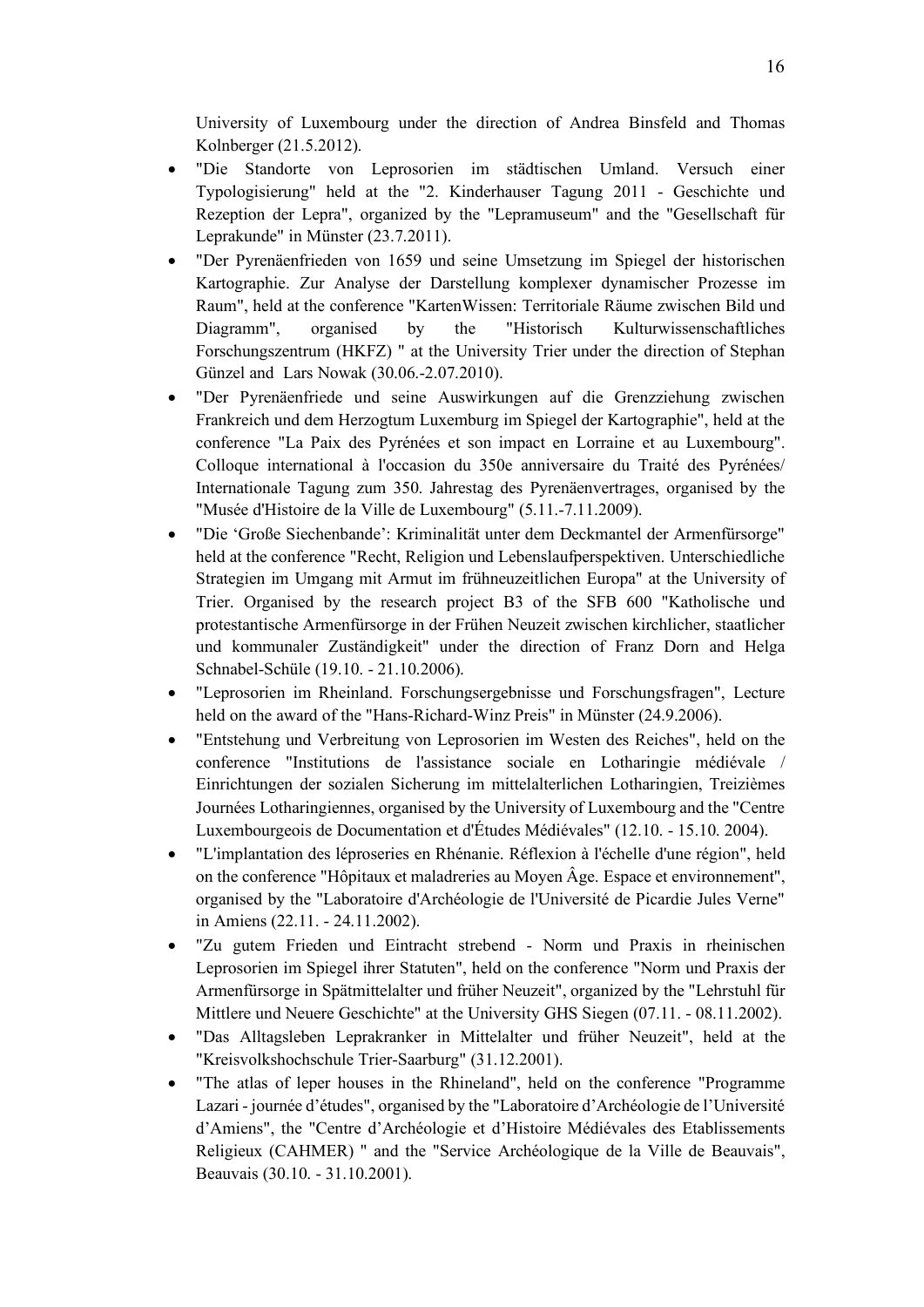- "*tamquam mortuus* Das mittelalterliche und frühneuzeitliche Leprosenwesen in den Rheinlanden unter besonderer Berücksichtigung Kölns", held at the conference "Medicus 2001. Medizin in Köln - Zur Geschichte von Gesundheit und Krankheit in Stadt und Region", organized by the "Institut für Geschichte und Ethik der Medizin" at the "Haus des Landschaftsverbandes Rheinland", Köln (05.10. - 06.10.2001).
- "Die Statuten des Trierer Leprosoriums Estrich Eine wichtige Quelle zum Alltagsleben von Leprakranken im Spätmittelalter", held at the conference "Neue Quellen und Ansätze der historischen Forschung" organized by the "Institut für schulische Fortbildung und schulpsychologische Beratung des Landes Rheinland-Pfalz" at the University of Trier (21.02. - 23.02.2001).
- "Das Ende der Lepra im Rheinland im Spiegel des Prozesses um die 'Große Siechenbande' 1712", lecture held at the annual convention of the "Gesellschaft für Leprakunde e.V. " in Münster (17.05.2000).
- "*sis mortuus mundo, vivens iterum deo* Das Leprosenwesen am Mittelrhein bis zum 18. Jahrhundert", held at the conference "Sobernheimer Gespräche. Mittelrhein - Kultur und Struktur" in the "Rheinland-Pfälzischen Freilichtmuseum Bad Sobernheim" (13.11. -14.11.1998).

# **Teaching**

**Teaching Assignments at the University of Luxembourg:**

- **Master in European Contemporary History :** 
	- o **Seminar in Medieval History** (2 hours per week / 5 ECTS)
		- § Changements et rupture dans le monde medieval (together with Michel Margue), summer 2016.
- **Bachelor in European Cultures:** 
	- o **Seminar in Methodology** (4 hours per week / 8 ECTS)
		- § Die Werkstatt des Historikers: Einführung in das wissenschaftliche Arbeiten, winter 2005, 2006, 2007, 2008, 2009, 2010, 2011, 2012, 2013, 2014, 2015, 2016, 2017, 2018, 2019.
	- o **Seminar in Medieval History** (4 hours per week / 9 ECTS)
		- Mittelalterliche Stadtgeschichte, winter 2017, 2018.
		- Mittelalterliche Stadtgeschichte (together with Michel Pauly), winter 2015, 2016.
		- Le processus de territorialisation dans l'Empire germanique au Moyen Âge. Le cas de la région entre Meuse et Rhin dans une perspective comparative (together with Hérold Pettiau), summer 2011.
		- § Mapping the medieval world: une initiation à la cartographie historique appliquée au Moyen Âge (together with Hérold Pettiau), winter 2011